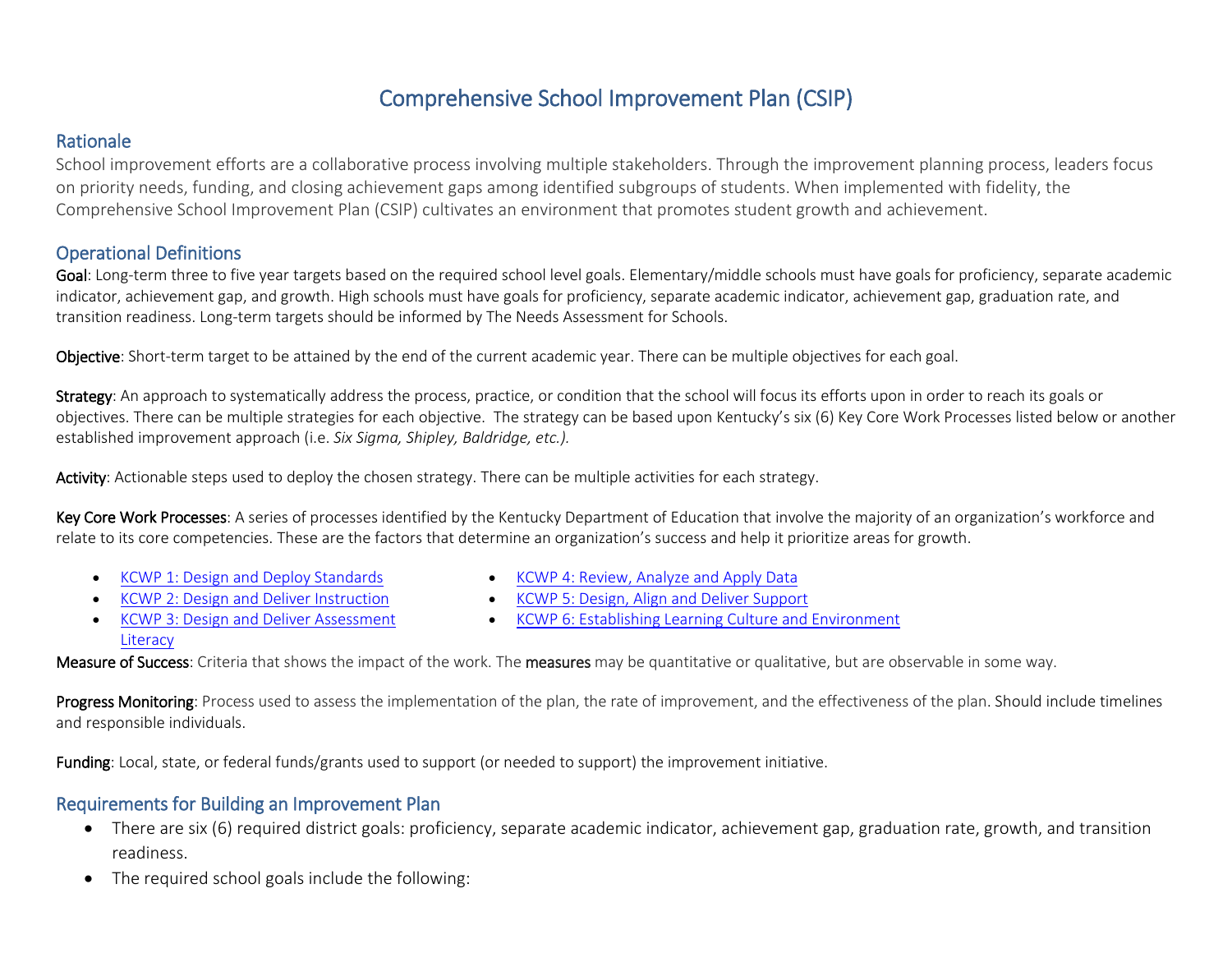- o For elementary/middle school, these include: proficiency, separate academic indicator, achievement gap, and, growth.
- o For high school, these include: proficiency, separate academic indicator, achievement gap, graduation rate, and transition readiness.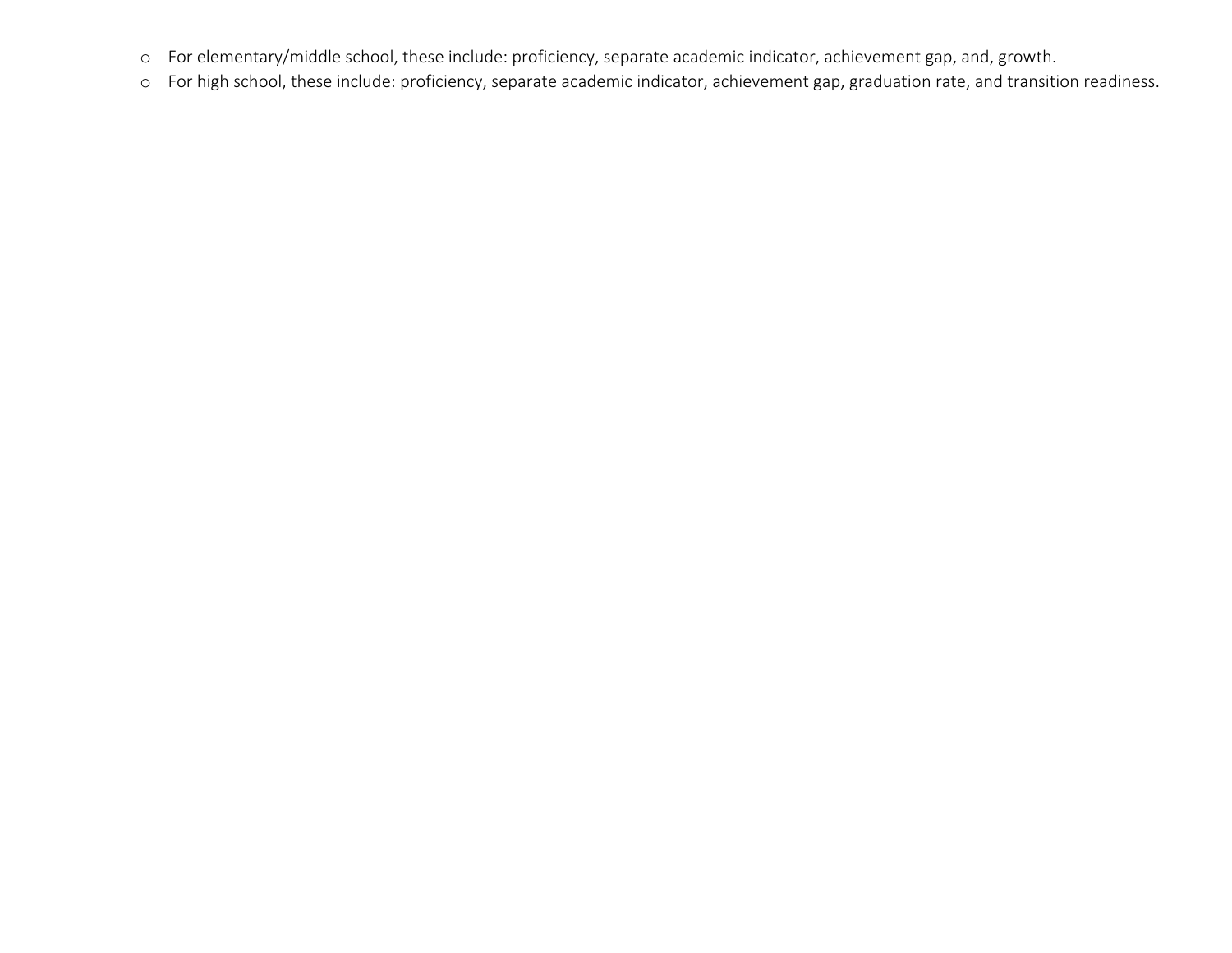# Explanations/Directions

Goal: Include long-term three to five year targets based on the required school level goals. Elementary/middle schoo proficiency, separate academic indicator, achievement gap, and growth. High schools must have goals for proficiency indicator, achievement gap, graduation rate, and transition readiness. Long-term targets should be informed by The I Schools.

| Objective                                                                                                                                            | <b>Strategy</b>                                                                                                                                                                                                                                                                                                                                                                                                                                                      | <b>Activities</b>                                                                                                            | Measure of<br><b>Success</b>                                                                                                                                         | <b>Progress Monit</b>                                                                                                                                                                                                                                                  |
|------------------------------------------------------------------------------------------------------------------------------------------------------|----------------------------------------------------------------------------------------------------------------------------------------------------------------------------------------------------------------------------------------------------------------------------------------------------------------------------------------------------------------------------------------------------------------------------------------------------------------------|------------------------------------------------------------------------------------------------------------------------------|----------------------------------------------------------------------------------------------------------------------------------------------------------------------|------------------------------------------------------------------------------------------------------------------------------------------------------------------------------------------------------------------------------------------------------------------------|
| Include short-term<br>targets to be attained<br>by the end of the<br>current academic<br>year. There can be<br>multiple objectives<br>for each goal. | An approach to<br>systematically address<br>the process, practice,<br>or condition that the<br>school will focus its<br>efforts upon in order<br>to reach its goals or<br>objectives. There can<br>be multiple strategies<br>for each objective.<br>The strategy can be<br>based upon<br>Kentucky's six (6) Key<br><b>Core Work Processes</b><br>listed above or<br>another established<br>improvement<br>approach (i.e. Six<br>Sigma, Shipley,<br>Baldridge, etc.). | Include actionable steps<br>used to deploy the chosen<br>strategy. There can be<br>multiple activities for each<br>strategy. | List the criteria<br>that shows the<br>impact of the<br>work.<br>The <b>measures</b> may<br>be quantitative or<br>qualitative, but<br>are observable in<br>some way. | Discuss the process<br>assess the impleme<br>of the plan, the rate<br>improvement, and<br>effectiveness of the<br>Should include time<br>responsible individu<br>Progress monitoring<br>that plans are being<br>and an opportunity<br>determine whether<br>is working. |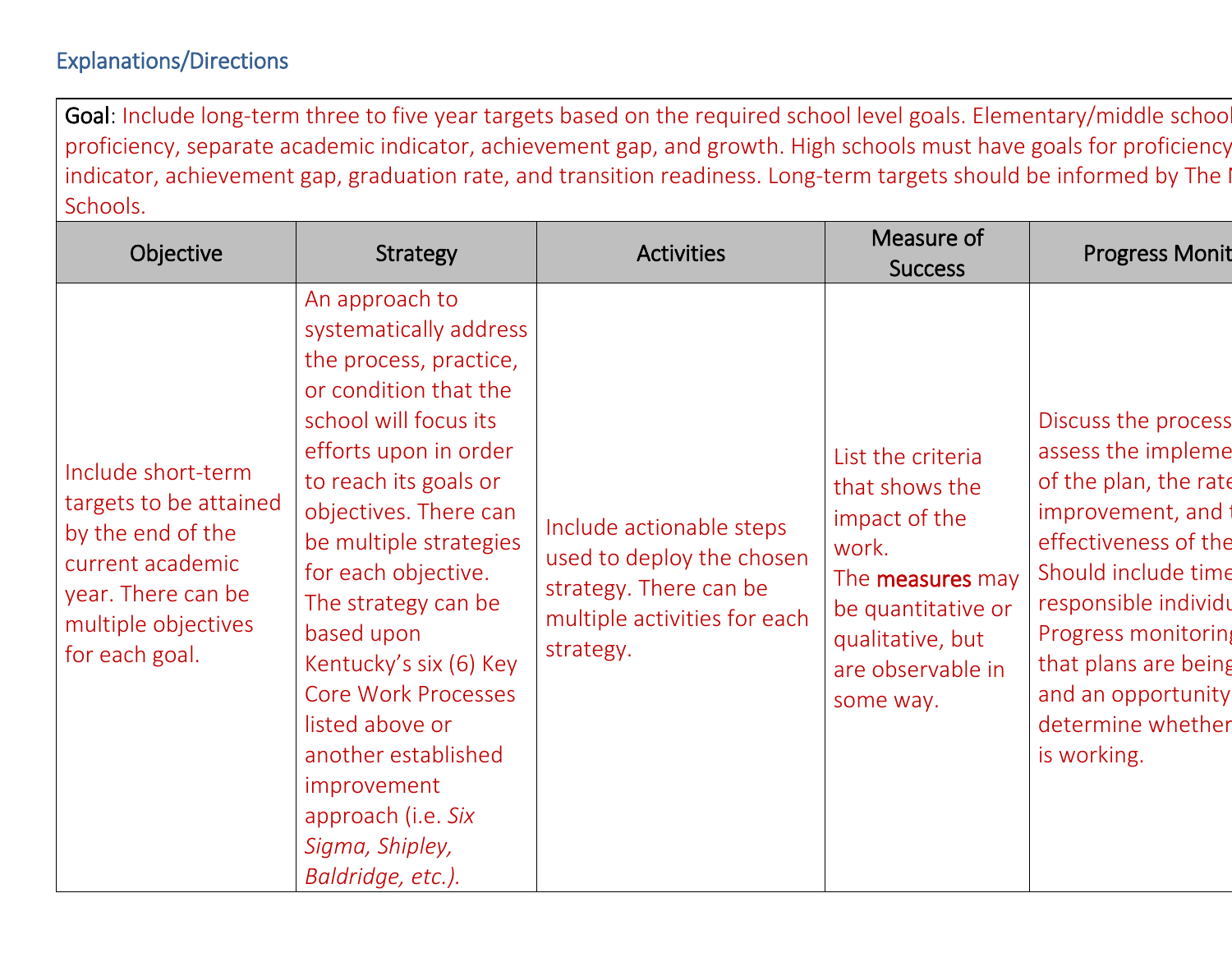|                                                                                                               |                                                                                                                                                                                                                                                                                                                                                                                                                                                                                                                          | Goal 1 (State your proficiency goal.): To increase the proficiency rate of student in Reading as follows: Reading (3rd - 5th) from 78.4 in 2019<br>to 83.8% by 2025. To increase the proficiency rate of student in Math as follows: Math (3rd - 5th) from 71.6% in 2019 to 78.7% by 2025.                                                                                                                                                                                                         |                                                                                                                                                                                                                                                                    |                                |                                                                                                                                                                                                                                              |                 |
|---------------------------------------------------------------------------------------------------------------|--------------------------------------------------------------------------------------------------------------------------------------------------------------------------------------------------------------------------------------------------------------------------------------------------------------------------------------------------------------------------------------------------------------------------------------------------------------------------------------------------------------------------|----------------------------------------------------------------------------------------------------------------------------------------------------------------------------------------------------------------------------------------------------------------------------------------------------------------------------------------------------------------------------------------------------------------------------------------------------------------------------------------------------|--------------------------------------------------------------------------------------------------------------------------------------------------------------------------------------------------------------------------------------------------------------------|--------------------------------|----------------------------------------------------------------------------------------------------------------------------------------------------------------------------------------------------------------------------------------------|-----------------|
| Core Work Processes listed below or another<br>Literacy<br>$\bullet$<br>$\bullet$<br>$\bullet$<br>Environment | Which Strategy will the district use to address this<br>goal? (The Strategy can be based upon the six Key<br>research-based approach. Provide justification and/or<br>attach evidence for why the strategy was chosen.)<br><b>KCWP 1: Design and Deploy Standards</b><br><b>KCWP 2: Design and Deliver Instruction</b><br><b>KCWP 3: Design and Deliver Assessment</b><br><b>KCWP 4: Review, Analyze and Apply Data</b><br><b>KCWP 5: Design, Align and Deliver Support</b><br>KCWP 6: Establishing Learning Culture and | Which Activities will the district deploy based on the<br>strategy or strategies chosen? (The links to the Key Core<br>Work Processes activity bank below may be a helpful<br>resource. Provide a brief explanation or justification for<br>the activity.<br><b>Classroom Activities</b><br><b>Classroom Activities</b><br><b>Literacy Classroom Activities</b><br>$\bullet$<br><b>Classroom Activities</b><br>$\bullet$<br><b>Classroom Activities</b><br><b>Environment Classroom Activities</b> | <b>KCWP1: Design and Deploy Standards</b><br>KCWP2: Design and Deliver Instruction<br><b>KCWP3: Design and Deliver Assessment</b><br>KCWP4: Review, Analyze and Apply Data<br>KCWP5: Design, Align and Deliver Support<br>KCWP6: Establishing Learning Culture and |                                | In the following chart, identify the<br>timeline for the activity or activities,<br>the person(s) responsible for ensuring<br>the fidelity of the activity or activities,<br>and necessary funding to execute the<br>activity or activities. |                 |
| Objective                                                                                                     | <b>Strategy</b>                                                                                                                                                                                                                                                                                                                                                                                                                                                                                                          | <b>Activities</b>                                                                                                                                                                                                                                                                                                                                                                                                                                                                                  | Measure of<br><b>Success</b>                                                                                                                                                                                                                                       |                                | <b>Progress Monitoring</b>                                                                                                                                                                                                                   | <b>Funding</b>  |
| Objective 1                                                                                                   | Ensure a guaranteed                                                                                                                                                                                                                                                                                                                                                                                                                                                                                                      | <b>Implement ELA</b>                                                                                                                                                                                                                                                                                                                                                                                                                                                                               | Mastery of                                                                                                                                                                                                                                                         |                                | Monitored by Classroom                                                                                                                                                                                                                       | No Funding      |
| To increase the                                                                                               | and viable Curriculum                                                                                                                                                                                                                                                                                                                                                                                                                                                                                                    | curriculum frameworks for                                                                                                                                                                                                                                                                                                                                                                                                                                                                          | concepts in                                                                                                                                                                                                                                                        |                                | Teachers, Administrators                                                                                                                                                                                                                     | needed          |
| proficiency rate of                                                                                           |                                                                                                                                                                                                                                                                                                                                                                                                                                                                                                                          | grades $K-5$                                                                                                                                                                                                                                                                                                                                                                                                                                                                                       | Reading                                                                                                                                                                                                                                                            |                                | and Literacy Coach                                                                                                                                                                                                                           |                 |
| student in Reading                                                                                            | <b>KCWP1:</b>                                                                                                                                                                                                                                                                                                                                                                                                                                                                                                            | <b>Professional Development</b>                                                                                                                                                                                                                                                                                                                                                                                                                                                                    | Implementation                                                                                                                                                                                                                                                     | Monitored by                   |                                                                                                                                                                                                                                              | District Funded |
| as follows: Reading                                                                                           | Design and<br>Deploy                                                                                                                                                                                                                                                                                                                                                                                                                                                                                                     | in the areas of reading,                                                                                                                                                                                                                                                                                                                                                                                                                                                                           | of Reading Best                                                                                                                                                                                                                                                    |                                | <b>Administration by Learning</b>                                                                                                                                                                                                            |                 |
| $(3rd - 5th)$ from                                                                                            | <b>Standards</b>                                                                                                                                                                                                                                                                                                                                                                                                                                                                                                         | providing best practices                                                                                                                                                                                                                                                                                                                                                                                                                                                                           | Practices in the                                                                                                                                                                                                                                                   |                                | Walks/Observations                                                                                                                                                                                                                           |                 |
| 78.4% in 2019 to                                                                                              |                                                                                                                                                                                                                                                                                                                                                                                                                                                                                                                          | that align with data                                                                                                                                                                                                                                                                                                                                                                                                                                                                               | area of                                                                                                                                                                                                                                                            |                                |                                                                                                                                                                                                                                              |                 |
| 80.2% by 2021.                                                                                                |                                                                                                                                                                                                                                                                                                                                                                                                                                                                                                                          | analysis.                                                                                                                                                                                                                                                                                                                                                                                                                                                                                          | Conferring                                                                                                                                                                                                                                                         |                                |                                                                                                                                                                                                                                              |                 |
|                                                                                                               |                                                                                                                                                                                                                                                                                                                                                                                                                                                                                                                          | PLC work to unpack the                                                                                                                                                                                                                                                                                                                                                                                                                                                                             | Documentation                                                                                                                                                                                                                                                      |                                |                                                                                                                                                                                                                                              | No Funding      |
|                                                                                                               |                                                                                                                                                                                                                                                                                                                                                                                                                                                                                                                          | units to create instructional                                                                                                                                                                                                                                                                                                                                                                                                                                                                      | of curriculum                                                                                                                                                                                                                                                      | Monitored by<br>administration |                                                                                                                                                                                                                                              | needed          |
|                                                                                                               |                                                                                                                                                                                                                                                                                                                                                                                                                                                                                                                          | lessons and complete                                                                                                                                                                                                                                                                                                                                                                                                                                                                               | maps and                                                                                                                                                                                                                                                           |                                |                                                                                                                                                                                                                                              |                 |
|                                                                                                               |                                                                                                                                                                                                                                                                                                                                                                                                                                                                                                                          | curriculum maps for long-                                                                                                                                                                                                                                                                                                                                                                                                                                                                          | continuous                                                                                                                                                                                                                                                         |                                |                                                                                                                                                                                                                                              |                 |
|                                                                                                               |                                                                                                                                                                                                                                                                                                                                                                                                                                                                                                                          | range vision.                                                                                                                                                                                                                                                                                                                                                                                                                                                                                      | refinement of                                                                                                                                                                                                                                                      |                                |                                                                                                                                                                                                                                              |                 |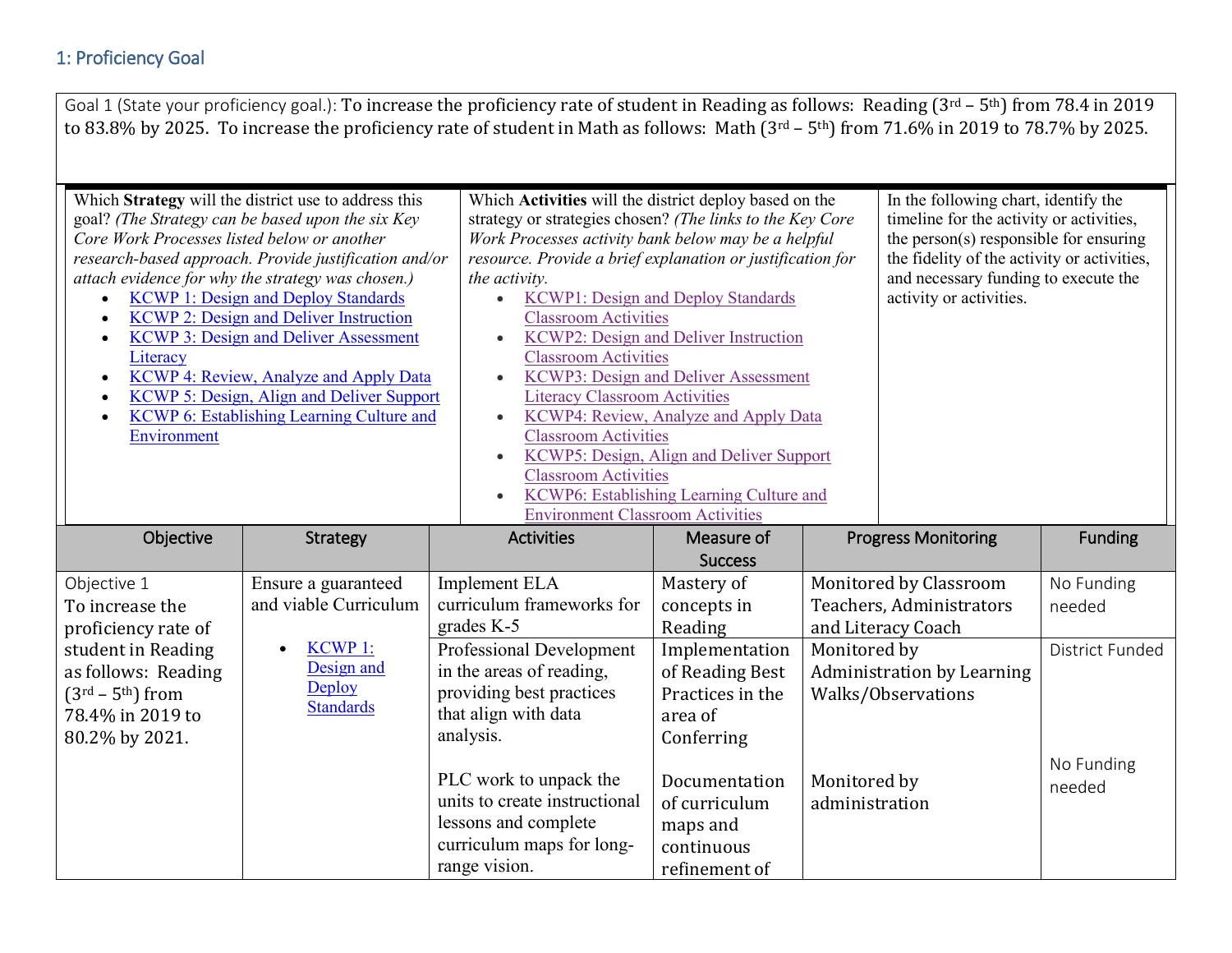|                                                                                |                                                                                             |                                                                                                                    | math<br>implementation                                  |                                                                                     |                      |
|--------------------------------------------------------------------------------|---------------------------------------------------------------------------------------------|--------------------------------------------------------------------------------------------------------------------|---------------------------------------------------------|-------------------------------------------------------------------------------------|----------------------|
|                                                                                | <b>Balanced Literacy</b><br><b>KCWP2:</b><br>Design and                                     | <b>Balanced Literacy</b><br>Timeframe, on a daily<br>basis that will provide all<br>the components of<br>Literacy. | Continuous<br>mastery of<br>reading for all<br>students | Monitored by Classroom<br>Teachers, Administrators                                  | No Funding<br>needed |
|                                                                                | Deliver<br>Instruction                                                                      | Guided Reading &<br>Strategy Groups K-3,<br>Grades 4 and 5, as needed                                              | Continuous<br>mastery of<br>reading skills              | Monitored by Classroom<br>Teachers, Administrators                                  | No Funding<br>needed |
|                                                                                | Workshop Model                                                                              | Professional Development:<br>Mini Lesson, Student Work<br>Time, Sharing, Reflection                                | Continuous<br>mastery of<br>reading skills              | Monitored by Classroom<br>Teachers, Administrators                                  | No Funding<br>needed |
|                                                                                | KCWP <sub>6</sub> :<br><b>Establishing</b><br>Learning<br><b>Culture and</b><br>Environment |                                                                                                                    |                                                         |                                                                                     |                      |
| Objective 2<br>To increase the<br>proficiency rate of<br>student in Math as    | Workshop Model<br>KCWP 6:<br><b>Establishing</b><br>Learning                                | Professional Development<br>: Mini Lesson, Student<br>Work Time, Sharing,<br>Reflection                            | Mastery of<br>concepts in<br>math                       | Monitored by<br>Administrators through<br>Learning Walks and<br><b>Observations</b> | No funding<br>needed |
| follows: Math $(3^{rd} –$<br>5 <sup>th</sup> ) from 71.6% in<br>2019 to 74% by | <b>Culture and</b><br>Environment                                                           |                                                                                                                    |                                                         |                                                                                     |                      |
| 2021                                                                           | <b>Extended School Day</b><br>(ESS)                                                         | Analysis of data to<br>determine student need for<br>intervention.                                                 | Continuous<br>improvement in<br>Math                    | Monitored by Intervention<br>Coordinator,<br>Administrators                         | <b>ESS Funds</b>     |
|                                                                                | <b>KCWP4:</b><br>Review,                                                                    | Small group instruction<br>focused on specific<br>strategies.                                                      | Continuous<br>improvement in<br>Math                    | Monitored by Intervention<br>Coordinator,<br>Administrators                         | <b>ESS Funds</b>     |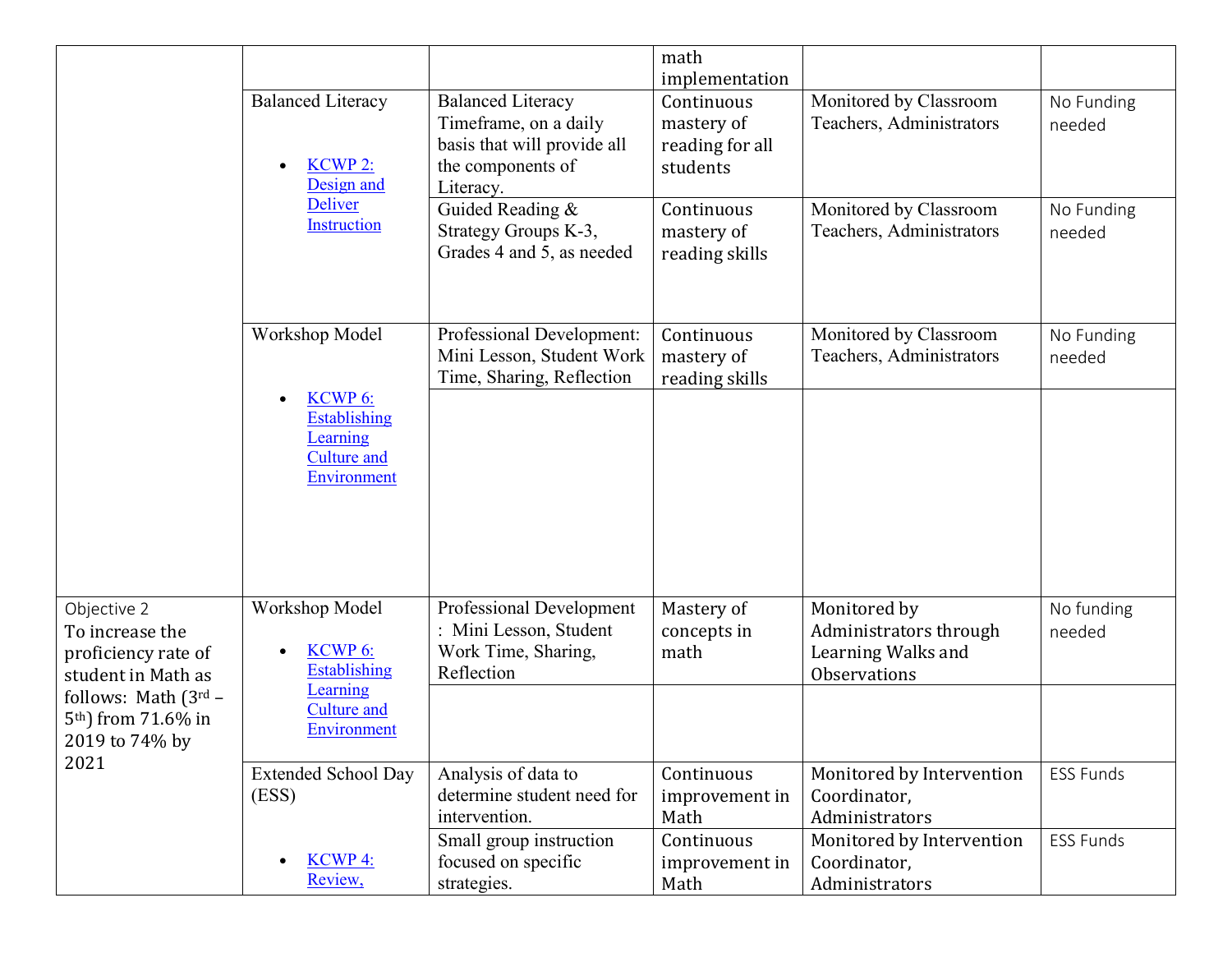| Analyze and<br><b>Apply Data</b>                                                                     |                                                                                                                                    |                                                                          |                                    |                      |
|------------------------------------------------------------------------------------------------------|------------------------------------------------------------------------------------------------------------------------------------|--------------------------------------------------------------------------|------------------------------------|----------------------|
| Increase Stamina<br><b>KCWP 2: Design and</b><br><b>Deliver Instruction</b>                          | Scaffold time in text to<br>strengthen stamina.                                                                                    | Continuous<br>improvement in<br>Math                                     | Monitored by Classroom<br>Teachers | No funding<br>needed |
| PLC data analysis<br><b>KCWP 3:</b><br>Design and<br>Deliver<br><b>Assessment</b><br><b>Literacy</b> | Utilize a protocol to<br>analyze data in PLC to<br>develop fluid and flexible<br>groups that target specific<br>identified skills. | Fluid groups<br>based on data<br>and<br>demonstrating<br>mastery in math |                                    | No funding<br>needed |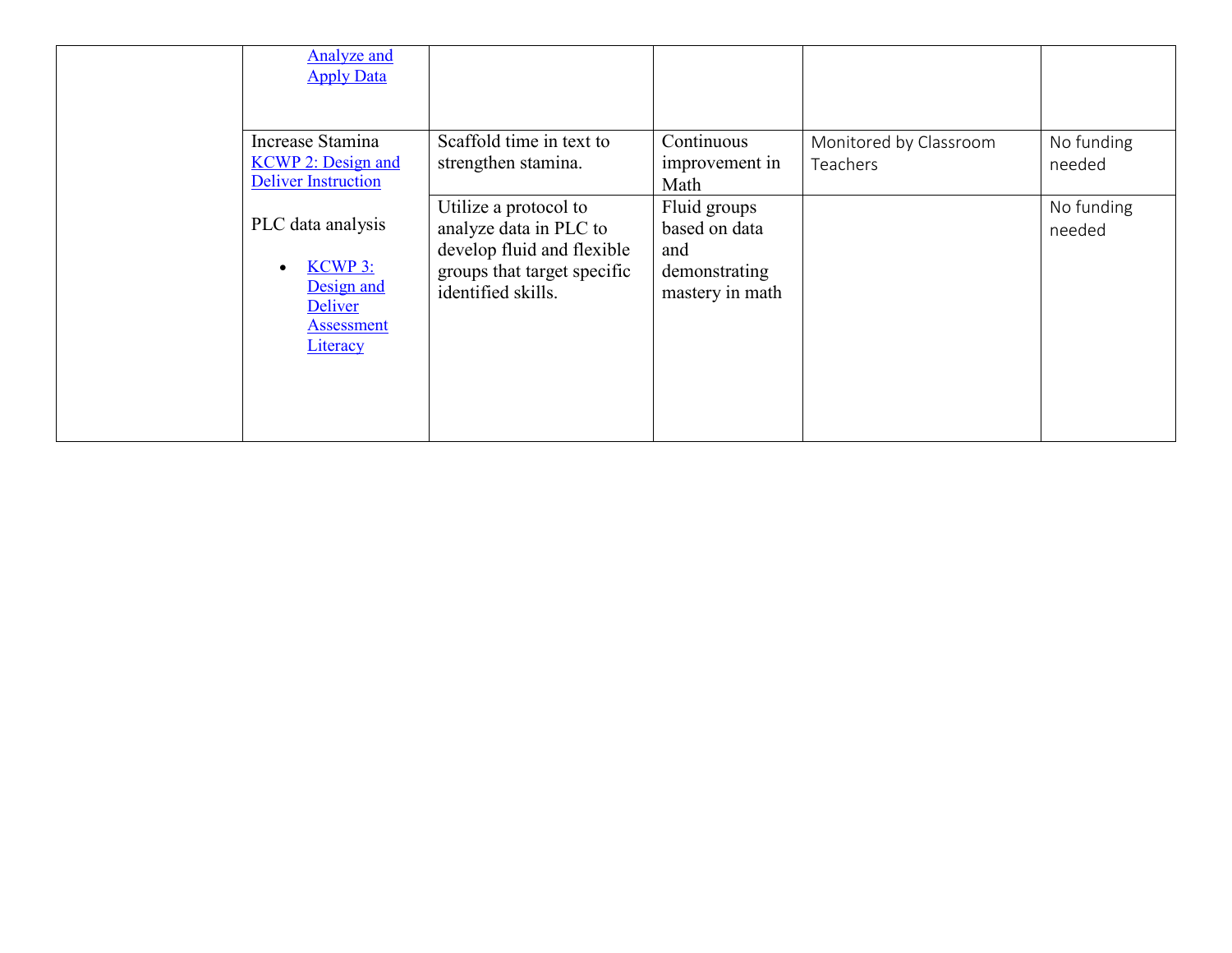# 2: Separate Academic Indicator

Goal 2 (State your separate academic indicator goal.):

- To increase the proficiency rate of students in writing from 72% to 79% by 2025.

| Core Work Processes listed below or another<br>$\bullet$<br>$\bullet$<br>$\bullet$<br>Literacy<br>$\bullet$<br>Environment | Which Strategy will the district use to address this<br>goal? (The Strategy can be based upon the six Key<br>research-based approach. Provide justification and/or<br>attach evidence for why the strategy was chosen.)<br><b>KCWP 1: Design and Deploy Standards</b><br><b>KCWP 2: Design and Deliver Instruction</b><br><b>KCWP 3: Design and Deliver Assessment</b><br><b>KCWP 4: Review, Analyze and Apply Data</b><br>KCWP 5: Design, Align and Deliver Support<br>KCWP 6: Establishing Learning Culture and | Which Activities will the district deploy based on the<br>strategy or strategies chosen? (The links to the Key Core<br>Work Processes activity bank below may be a helpful<br>resource. Provide a brief explanation or justification for<br>the activity.<br><b>Classroom Activities</b><br>$\bullet$<br><b>Classroom Activities</b><br>$\bullet$<br><b>Literacy Classroom Activities</b><br>$\bullet$<br><b>Classroom Activities</b><br>$\bullet$<br><b>Classroom Activities</b><br><b>Environment Classroom Activities</b> | <b>KCWP1: Design and Deploy Standards</b><br>KCWP2: Design and Deliver Instruction<br><b>KCWP3: Design and Deliver Assessment</b><br>KCWP4: Review, Analyze and Apply Data<br>KCWP5: Design, Align and Deliver Support<br>KCWP6: Establishing Learning Culture and |                                          | In the following chart, identify the<br>timeline for the activity or activities,<br>the person $(s)$ responsible for ensuring<br>the fidelity of the activity or activities,<br>and necessary funding to execute the<br>activity or activities. |                                    |
|----------------------------------------------------------------------------------------------------------------------------|-------------------------------------------------------------------------------------------------------------------------------------------------------------------------------------------------------------------------------------------------------------------------------------------------------------------------------------------------------------------------------------------------------------------------------------------------------------------------------------------------------------------|------------------------------------------------------------------------------------------------------------------------------------------------------------------------------------------------------------------------------------------------------------------------------------------------------------------------------------------------------------------------------------------------------------------------------------------------------------------------------------------------------------------------------|--------------------------------------------------------------------------------------------------------------------------------------------------------------------------------------------------------------------------------------------------------------------|------------------------------------------|-------------------------------------------------------------------------------------------------------------------------------------------------------------------------------------------------------------------------------------------------|------------------------------------|
| Objective                                                                                                                  | Strategy                                                                                                                                                                                                                                                                                                                                                                                                                                                                                                          | <b>Activities</b>                                                                                                                                                                                                                                                                                                                                                                                                                                                                                                            | Measure of<br><b>Success</b>                                                                                                                                                                                                                                       |                                          | <b>Progress Monitoring</b>                                                                                                                                                                                                                      | Funding                            |
| Objective 1<br>To increase the<br>proficiency rate of<br>students in writing<br>from 72% to 74.3%                          | <b>Cold Writes</b><br>School Wide Rubric<br><b>KCWP4:</b><br>Review,<br>Analyze and                                                                                                                                                                                                                                                                                                                                                                                                                               | Provide On-Demand<br>practice and calibration<br>on scoring finished<br>products.<br>Use of a Developmental                                                                                                                                                                                                                                                                                                                                                                                                                  | Continuous<br>mastery of<br>writing for all<br>students<br>Continuous                                                                                                                                                                                              | Monitored by<br>teachers<br>Monitored by | Administration and                                                                                                                                                                                                                              | No funding<br>needed<br>No funding |
| 2021.                                                                                                                      | <b>Apply Data</b>                                                                                                                                                                                                                                                                                                                                                                                                                                                                                                 | Writing Continuum and<br>district rubrics for<br>common scoring                                                                                                                                                                                                                                                                                                                                                                                                                                                              | mastery of<br>writing for all<br>students                                                                                                                                                                                                                          | Administration                           |                                                                                                                                                                                                                                                 | needed                             |
|                                                                                                                            | Increase Stamina                                                                                                                                                                                                                                                                                                                                                                                                                                                                                                  | Scaffold time in text to<br>strengthen stamina.                                                                                                                                                                                                                                                                                                                                                                                                                                                                              | Continuous<br>improvement in<br>Writing                                                                                                                                                                                                                            | <b>Teachers</b>                          | Monitored by Classroom                                                                                                                                                                                                                          | No funding<br>needed               |
|                                                                                                                            | KCWP <sub>2:</sub><br>Design and                                                                                                                                                                                                                                                                                                                                                                                                                                                                                  | Provide On-Demand<br>practice and calibration<br>on scoring finished<br>products.                                                                                                                                                                                                                                                                                                                                                                                                                                            | Continuous<br>mastery of<br>writing for all<br>students                                                                                                                                                                                                            | Monitored by<br>Administration           |                                                                                                                                                                                                                                                 | No funding<br>needed               |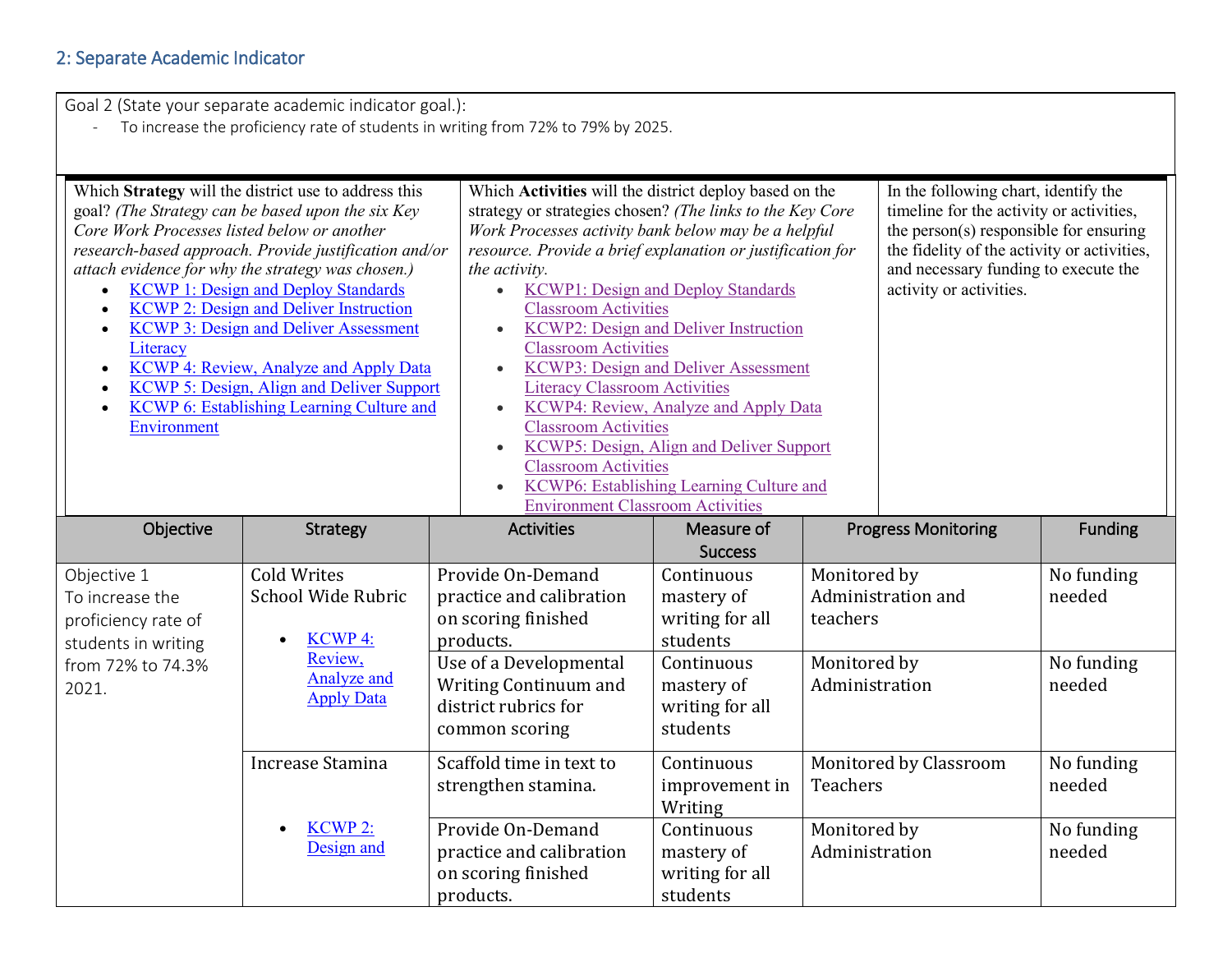Goal 2 (State your separate academic indicator goal.):

- To increase the proficiency rate of students in writing from 72% to 79% by 2025.

| Core Work Processes listed below or another<br>Literacy<br>Environment | Which Strategy will the district use to address this<br>goal? (The Strategy can be based upon the six Key<br>research-based approach. Provide justification and/or<br>attach evidence for why the strategy was chosen.)<br><b>KCWP 1: Design and Deploy Standards</b><br><b>KCWP 2: Design and Deliver Instruction</b><br><b>KCWP 3: Design and Deliver Assessment</b><br>KCWP 4: Review, Analyze and Apply Data<br><b>KCWP 5: Design, Align and Deliver Support</b><br><b>KCWP 6: Establishing Learning Culture and</b> | Which Activities will the district deploy based on the<br>strategy or strategies chosen? (The links to the Key Core<br>Work Processes activity bank below may be a helpful<br>resource. Provide a brief explanation or justification for<br>the activity.<br>$\bullet$<br><b>Classroom Activities</b><br>$\bullet$<br><b>Classroom Activities</b><br><b>Literacy Classroom Activities</b><br><b>Classroom Activities</b><br>$\bullet$<br><b>Classroom Activities</b><br><b>Environment Classroom Activities</b> | <b>KCWP1: Design and Deploy Standards</b><br><b>KCWP2: Design and Deliver Instruction</b><br><b>KCWP3: Design and Deliver Assessment</b><br><b>KCWP4: Review, Analyze and Apply Data</b><br>KCWP5: Design, Align and Deliver Support<br>KCWP6: Establishing Learning Culture and |                                | In the following chart, identify the<br>timeline for the activity or activities,<br>the person $(s)$ responsible for ensuring<br>the fidelity of the activity or activities,<br>and necessary funding to execute the<br>activity or activities. |                      |
|------------------------------------------------------------------------|--------------------------------------------------------------------------------------------------------------------------------------------------------------------------------------------------------------------------------------------------------------------------------------------------------------------------------------------------------------------------------------------------------------------------------------------------------------------------------------------------------------------------|-----------------------------------------------------------------------------------------------------------------------------------------------------------------------------------------------------------------------------------------------------------------------------------------------------------------------------------------------------------------------------------------------------------------------------------------------------------------------------------------------------------------|----------------------------------------------------------------------------------------------------------------------------------------------------------------------------------------------------------------------------------------------------------------------------------|--------------------------------|-------------------------------------------------------------------------------------------------------------------------------------------------------------------------------------------------------------------------------------------------|----------------------|
| Objective                                                              | Strategy                                                                                                                                                                                                                                                                                                                                                                                                                                                                                                                 | <b>Activities</b>                                                                                                                                                                                                                                                                                                                                                                                                                                                                                               | Measure of<br><b>Success</b>                                                                                                                                                                                                                                                     |                                | <b>Progress Monitoring</b>                                                                                                                                                                                                                      | <b>Funding</b>       |
|                                                                        | Deliver<br>Instruction                                                                                                                                                                                                                                                                                                                                                                                                                                                                                                   |                                                                                                                                                                                                                                                                                                                                                                                                                                                                                                                 |                                                                                                                                                                                                                                                                                  |                                |                                                                                                                                                                                                                                                 |                      |
|                                                                        | School Wide Rubric<br><b>KCWP4:</b><br>Review,                                                                                                                                                                                                                                                                                                                                                                                                                                                                           | Use of a Developmental<br>Writing Continuum and<br>district rubrics for<br>common scoring                                                                                                                                                                                                                                                                                                                                                                                                                       | Continuous<br>mastery of<br>writing for all<br>students                                                                                                                                                                                                                          | Monitored by<br>Administration |                                                                                                                                                                                                                                                 | No funding<br>needed |
|                                                                        | Analyze and<br><b>Apply Data</b>                                                                                                                                                                                                                                                                                                                                                                                                                                                                                         | Scaffold time in text to<br>strengthen stamina.                                                                                                                                                                                                                                                                                                                                                                                                                                                                 | Continuous<br>improvement in<br>Writing                                                                                                                                                                                                                                          | Teachers                       | Monitored by Classroom                                                                                                                                                                                                                          | No funding<br>needed |
| To increase                                                            |                                                                                                                                                                                                                                                                                                                                                                                                                                                                                                                          |                                                                                                                                                                                                                                                                                                                                                                                                                                                                                                                 |                                                                                                                                                                                                                                                                                  |                                |                                                                                                                                                                                                                                                 |                      |
|                                                                        |                                                                                                                                                                                                                                                                                                                                                                                                                                                                                                                          |                                                                                                                                                                                                                                                                                                                                                                                                                                                                                                                 |                                                                                                                                                                                                                                                                                  |                                |                                                                                                                                                                                                                                                 |                      |
|                                                                        |                                                                                                                                                                                                                                                                                                                                                                                                                                                                                                                          |                                                                                                                                                                                                                                                                                                                                                                                                                                                                                                                 |                                                                                                                                                                                                                                                                                  |                                |                                                                                                                                                                                                                                                 |                      |
|                                                                        |                                                                                                                                                                                                                                                                                                                                                                                                                                                                                                                          |                                                                                                                                                                                                                                                                                                                                                                                                                                                                                                                 |                                                                                                                                                                                                                                                                                  |                                |                                                                                                                                                                                                                                                 |                      |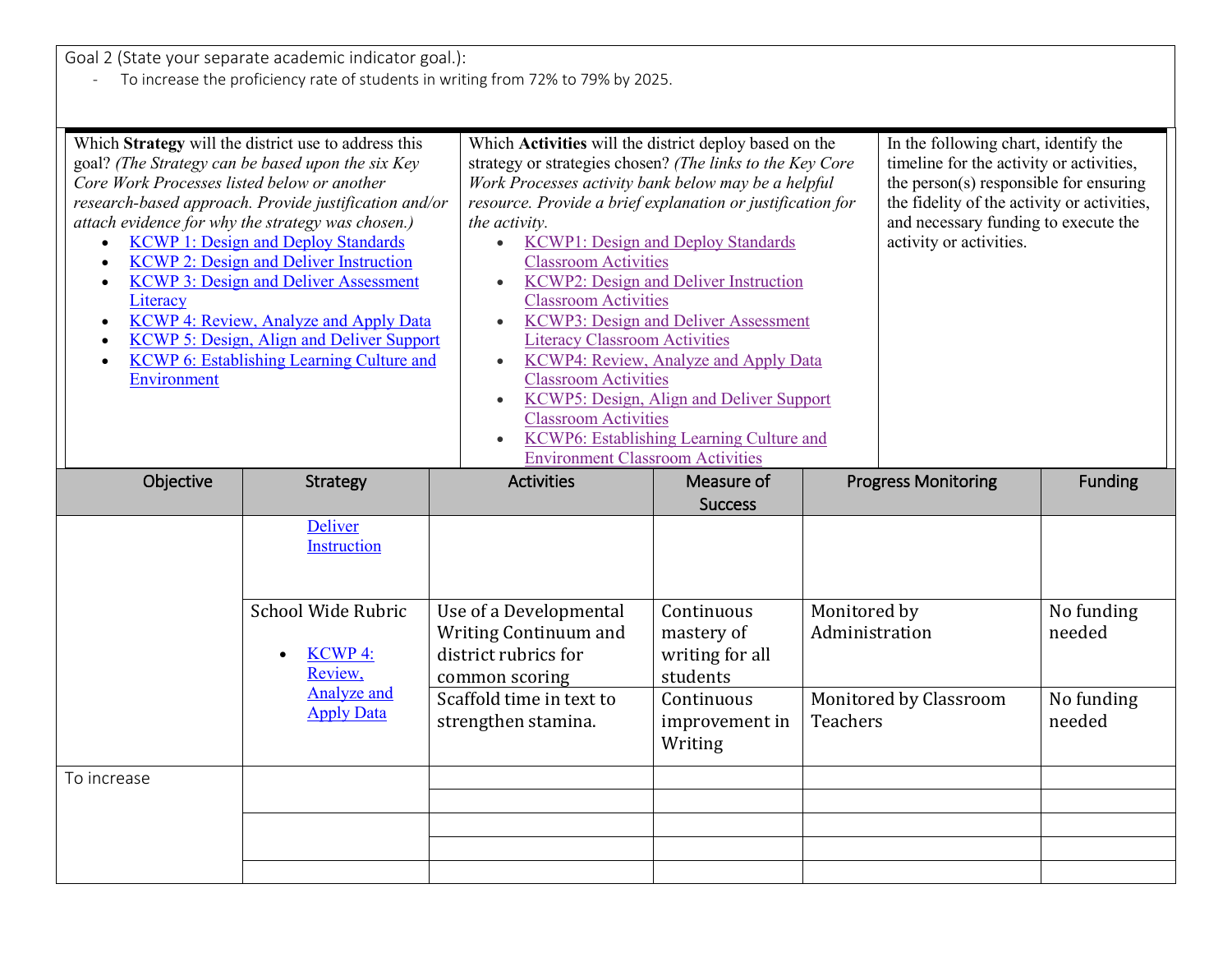Goal 2 (State your separate academic indicator goal.):

- To increase the proficiency rate of students in writing from 72% to 79% by 2025.

| Which Strategy will the district use to address this<br>goal? (The Strategy can be based upon the six Key<br>Core Work Processes listed below or another<br>research-based approach. Provide justification and/or<br>attach evidence for why the strategy was chosen.)<br><b>KCWP 1: Design and Deploy Standards</b><br>$\bullet$<br><b>KCWP 2: Design and Deliver Instruction</b><br>٠<br><b>KCWP 3: Design and Deliver Assessment</b><br>Literacy<br>KCWP 4: Review, Analyze and Apply Data<br>$\bullet$<br><b>KCWP 5: Design, Align and Deliver Support</b><br><b>KCWP 6: Establishing Learning Culture and</b><br>Environment | Which <b>Activities</b> will the district deploy based on the<br>strategy or strategies chosen? (The links to the Key Core<br>Work Processes activity bank below may be a helpful<br>resource. Provide a brief explanation or justification for<br>the activity.<br><b>Classroom Activities</b><br><b>Classroom Activities</b><br><b>Literacy Classroom Activities</b><br>$\bullet$<br><b>Classroom Activities</b><br><b>Classroom Activities</b><br><b>Environment Classroom Activities</b> | <b>KCWP1: Design and Deploy Standards</b><br><b>KCWP2: Design and Deliver Instruction</b><br><b>KCWP3: Design and Deliver Assessment</b><br><b>KCWP4: Review, Analyze and Apply Data</b><br>KCWP5: Design, Align and Deliver Support<br>KCWP6: Establishing Learning Culture and | In the following chart, identify the<br>timeline for the activity or activities,<br>the person(s) responsible for ensuring<br>the fidelity of the activity or activities,<br>and necessary funding to execute the<br>activity or activities. |                |
|-----------------------------------------------------------------------------------------------------------------------------------------------------------------------------------------------------------------------------------------------------------------------------------------------------------------------------------------------------------------------------------------------------------------------------------------------------------------------------------------------------------------------------------------------------------------------------------------------------------------------------------|----------------------------------------------------------------------------------------------------------------------------------------------------------------------------------------------------------------------------------------------------------------------------------------------------------------------------------------------------------------------------------------------------------------------------------------------------------------------------------------------|----------------------------------------------------------------------------------------------------------------------------------------------------------------------------------------------------------------------------------------------------------------------------------|----------------------------------------------------------------------------------------------------------------------------------------------------------------------------------------------------------------------------------------------|----------------|
| Objective<br>Strategy                                                                                                                                                                                                                                                                                                                                                                                                                                                                                                                                                                                                             | <b>Activities</b>                                                                                                                                                                                                                                                                                                                                                                                                                                                                            | Measure of<br><b>Success</b>                                                                                                                                                                                                                                                     | <b>Progress Monitoring</b>                                                                                                                                                                                                                   | <b>Funding</b> |
|                                                                                                                                                                                                                                                                                                                                                                                                                                                                                                                                                                                                                                   |                                                                                                                                                                                                                                                                                                                                                                                                                                                                                              |                                                                                                                                                                                                                                                                                  |                                                                                                                                                                                                                                              |                |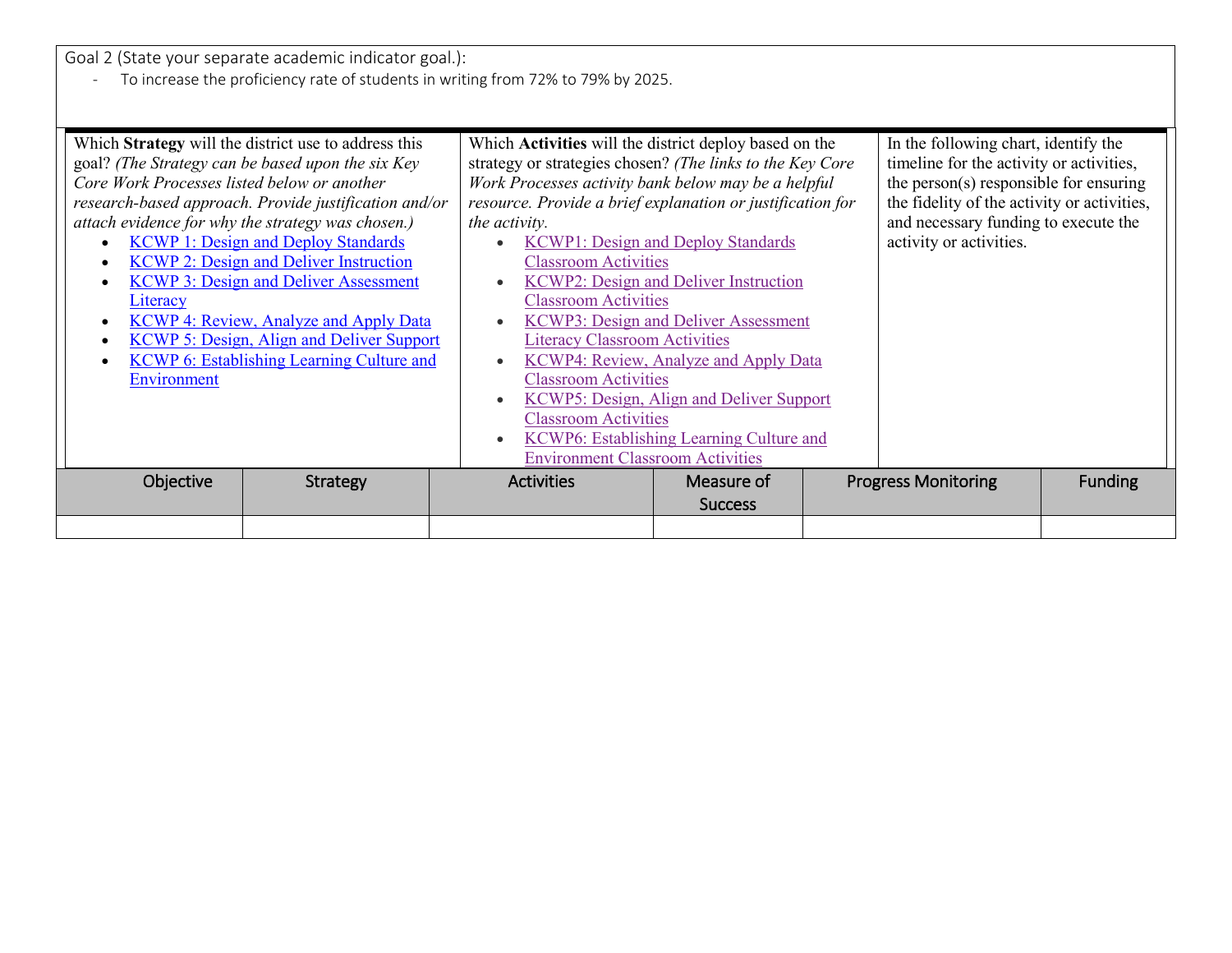# 3: Achievement Gap

| Goal 3 (State your achievement gap goal.): |          |                                                                                                                                |                           |                         |
|--------------------------------------------|----------|--------------------------------------------------------------------------------------------------------------------------------|---------------------------|-------------------------|
| Reading                                    |          |                                                                                                                                |                           |                         |
| $\overline{\phantom{a}}$                   |          | To close the achievement gap by increasing the % of Hispanic students scoring P/D from 75% in 2019 to 81.4% by 2025.           |                           |                         |
| $\overline{\phantom{a}}$                   |          | To close the achievement gap by increasing the % of Special Education students scoring P/D from 30% in 2019to 47.5% by 2025.   |                           |                         |
| $\overline{\phantom{a}}$                   |          | To close the achievement gap by increasing the % of EL and Monitored students scoring P/D from 66.7% in 2019 to 75.1 by 2025.  |                           |                         |
| $\overline{\phantom{a}}$                   |          | To close the achievement gap by increasing the % of Poverty students scoring P/D from 52.2% in 2019 to 64.1% by 2025.          |                           |                         |
| Math                                       |          |                                                                                                                                |                           |                         |
| $\qquad \qquad -$                          |          | To close the achievement gap by increasing the % of Hispanic students scoring P/D from 60% in 2019 to 70% by 2025.             |                           |                         |
| $\overline{\phantom{a}}$                   |          | To close the achievement gap by increasing the % of Special Education students scoring P/D from 33.3% in 2019 to 49.9 by 2025. |                           |                         |
| $\overline{\phantom{a}}$                   |          | To close the achievement gap by increasing the % of EL and Monitored students scoring P/D from 66.7% in 2019 to 75.1 by 2025.  |                           |                         |
| $\overline{\phantom{a}}$                   |          | To close the achievement gap by increasing the % of Poverty students scoring P/D from 30.4% in 2019 to 47.7% by 2025.          |                           |                         |
|                                            |          |                                                                                                                                |                           |                         |
|                                            |          |                                                                                                                                |                           |                         |
| Objective                                  | Strategy | <b>Activities</b>                                                                                                              | <b>Measure of Success</b> | <b>Progress Monitor</b> |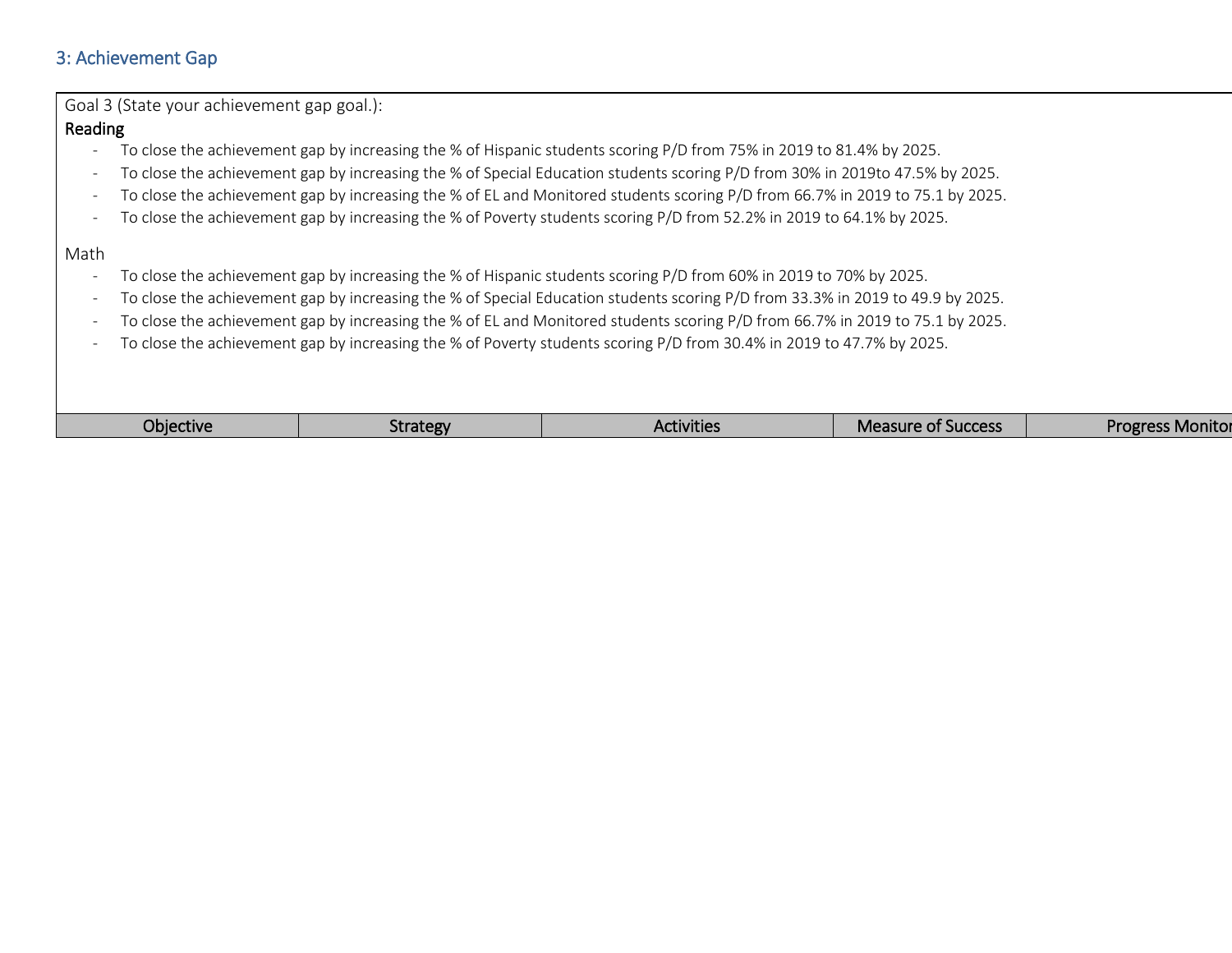| Objective 1:<br>Reading: To close the<br>achievement gap by<br>increasing the % of<br>Special Education<br>students scoring P/D<br>from 30% to 35.8% by<br>2021. | <b>KCWP 2: Design</b><br>$\bullet$<br>and Deliver<br>Instruction | Small group<br>instruction with<br>specific skills needed<br>to support students'<br>learning<br>Scaffold time in text<br>to strengthen<br>stamina. | Movement of students<br>out of Tier II<br>intervention.<br>Growth in MAP and<br><b>DRA</b> | Monitored by admin,<br><b>Intervention Teacher</b><br>and Classroom<br>Teacher on a weekly<br>basis. Analysis<br>completed during PLC<br>work time. | ESS Funds and<br><b>General Funds</b> |
|------------------------------------------------------------------------------------------------------------------------------------------------------------------|------------------------------------------------------------------|-----------------------------------------------------------------------------------------------------------------------------------------------------|--------------------------------------------------------------------------------------------|-----------------------------------------------------------------------------------------------------------------------------------------------------|---------------------------------------|
| Objective 2:<br>Reading: To close the<br>achievement gap by<br>increasing the % of<br>Hispanic students<br>scoring P/D from 75%<br>to 77.1% by 2021.             | <b>KCWP 2: Design</b><br>$\bullet$<br>and Deliver<br>Instruction | Small group<br>instruction with<br>specific skills needed<br>to support students'<br>learning<br>Scaffold time in text<br>to strengthen<br>stamina. | Movement of students<br>out of Tier II<br>intervention.<br>Growth in MAP and<br><b>DRA</b> | Monitored by admin,<br>Intervention Teacher<br>and Classroom<br>Teacher on a weekly<br>basis. Analysis<br>completed during PLC<br>work time.        | No funds needed                       |
| Objective 3:<br>Reading: To close the<br>achievement gap by<br>increasing the % of EL<br>and Monitored<br>students scoring P/D<br>from 66.7% to 69.5 by<br>2021. | <b>KCWP 2: Design</b><br>and Deliver<br>Instruction              | Small group<br>instruction with<br>specific skills needed<br>to support students'<br>learning<br>Scaffold time in text<br>to strengthen<br>stamina. | Movement of students<br>out of Tier II<br>intervention.<br>Growth in MAP and<br><b>DRA</b> | Monitored by admin,<br><b>Intervention Teacher</b><br>and Classroom<br>Teacher on a weekly<br>basis. Analysis<br>completed during PLC<br>work time. | No funds needed                       |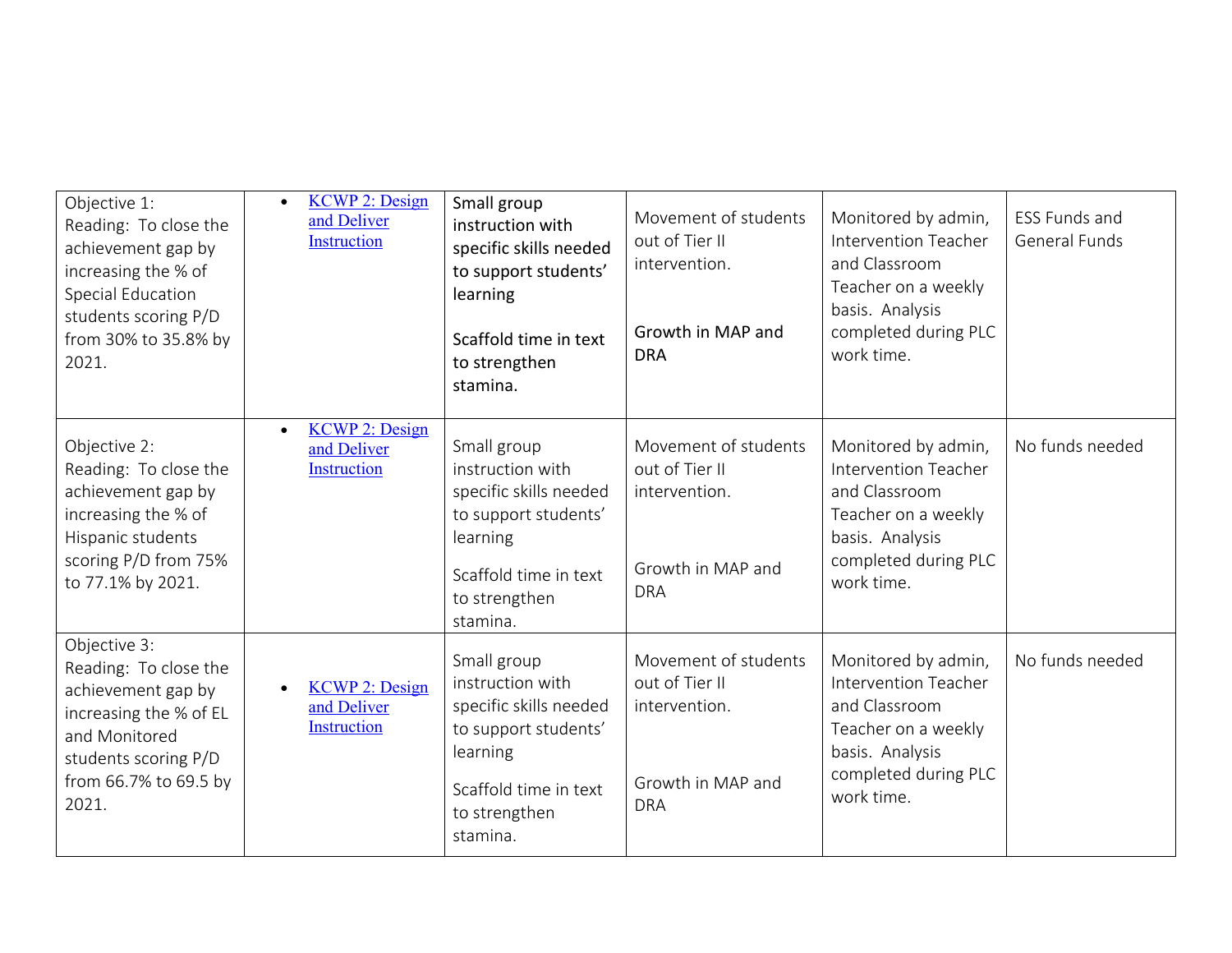| Objective 4:<br>Reading: To close<br>the achievement gap<br>by increasing the %<br>of Poverty students<br>scoring P/D from<br>52.2% to 56.1% by<br>2021.              | <b>KCWP 2: Design</b><br>and Deliver<br>Instruction                     | Small group<br>instruction with<br>specific skills needed<br>to support students'<br>learning<br>Community Class<br>Meetings<br>Scaffold time in text<br>to strengthen<br>stamina. | Movement of students<br>out of Tier II<br>intervention.<br>Growth in MAP and<br><b>DRA</b> | Monitored by admin,<br>Intervention Teacher<br>and Classroom<br>Teacher on a weekly<br>basis. Analysis<br>completed during PLC<br>work time.        | No funds needed                       |
|-----------------------------------------------------------------------------------------------------------------------------------------------------------------------|-------------------------------------------------------------------------|------------------------------------------------------------------------------------------------------------------------------------------------------------------------------------|--------------------------------------------------------------------------------------------|-----------------------------------------------------------------------------------------------------------------------------------------------------|---------------------------------------|
| Objective 5:<br>Math: To close the<br>achievement gap by<br>increasing the % of<br>Hispanic students<br>scoring P/D from<br>60% to 63.3% by<br>2021.                  | <b>KCWP 2: Design</b><br>and Deliver<br><b>Instruction</b>              | Small group<br>instruction with<br>specific skills needed<br>to support students'<br>learning<br>Scaffold time in text<br>to strengthen<br>stamina.                                | Movement of students<br>out of Tier II<br>intervention.<br>Growth in MAP                   | Monitored by admin,<br><b>Intervention Teacher</b><br>and Classroom<br>Teacher on a weekly<br>basis. Analysis<br>completed during PLC<br>work time. | ESS Funds and<br><b>General Funds</b> |
| Objective 6:<br>Math: To close the<br>achievement gap by<br>increasing the % of<br><b>Special Education</b><br>students scoring P/D<br>from 33.3% to 38.8%<br>by 2021 | <b>KCWP 2: Design</b><br>$\bullet$<br>and Deliver<br><b>Instruction</b> | Small group<br>instruction with<br>specific skills needed<br>to support students'<br>learning<br>Scaffold time in text<br>to strengthen<br>stamina.                                | Movement of students<br>out of Tier II.<br>Growth in MAP                                   | Monitored by admin,<br>Intervention Teacher<br>and Classroom<br>Teacher on a weekly<br>basis. Analysis<br>completed during PLC<br>work time.        | No funds needed                       |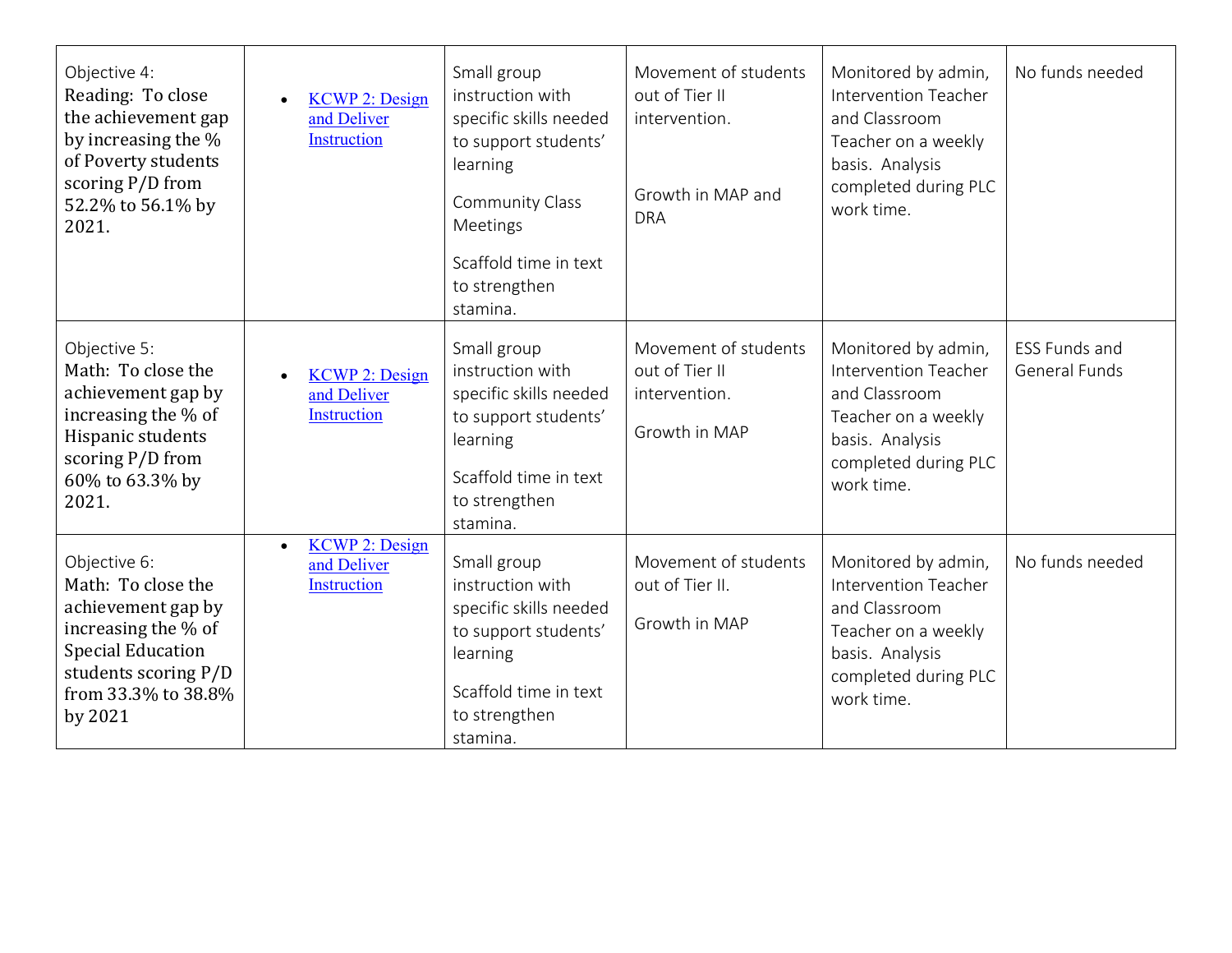| Objective 7:<br>Math: To close the<br>achievement gap by<br>increasing the % of<br><b>EL</b> and Monitored<br>students scoring P/D<br>from 66.7% to 69.5%<br>by 2021. | <b>KCWP 2: Design</b><br>$\bullet$<br>and Deliver<br>Instruction | Small group<br>instruction with<br>specific skills needed<br>to support students'<br>learning<br>Scaffold time in text<br>to strengthen<br>stamina. | Movement of students<br>out of Tier II<br>intervention.<br>Growth in MAP                                                                                                | Monitored by admin,<br>Intervention Teacher<br>and Classroom<br>Teacher on a weekly<br>basis. Analysis<br>completed during PLC<br>work time. | No funds needed |
|-----------------------------------------------------------------------------------------------------------------------------------------------------------------------|------------------------------------------------------------------|-----------------------------------------------------------------------------------------------------------------------------------------------------|-------------------------------------------------------------------------------------------------------------------------------------------------------------------------|----------------------------------------------------------------------------------------------------------------------------------------------|-----------------|
| Objective 8:<br>Math: To close the<br>achievement gap by<br>increasing the % of<br>Poverty students<br>scoring P/D from<br>30.4% to 36.2 % by<br>2021.                | <b>KCWP 2: Design</b><br>and Deliver<br>Instruction              | Small group<br>instruction with<br>specific skills needed<br>to support students'<br>learning<br>Scaffold time in text<br>to strengthen<br>stamina. | Movement of students<br>out of Tier II<br>intervention.<br>Analysis of Discussions<br>in Classroom and an<br>increase of<br>student/teacher<br>respect<br>Growth in MAP | Monitored by admin,<br>Intervention Teacher<br>and Classroom<br>Teacher on a weekly<br>basis. Analysis<br>completed during PLC<br>work time. | No funds needed |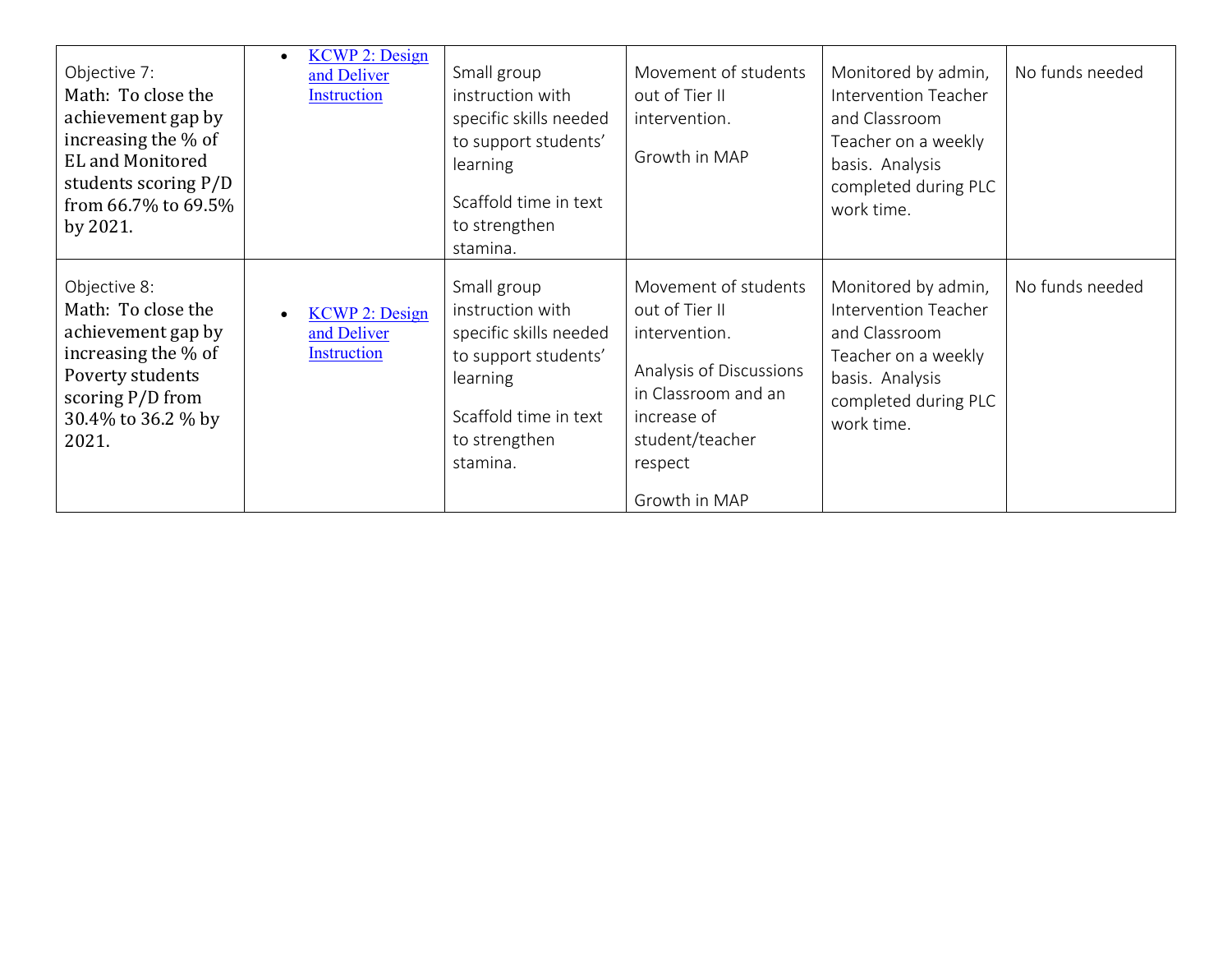4: Growth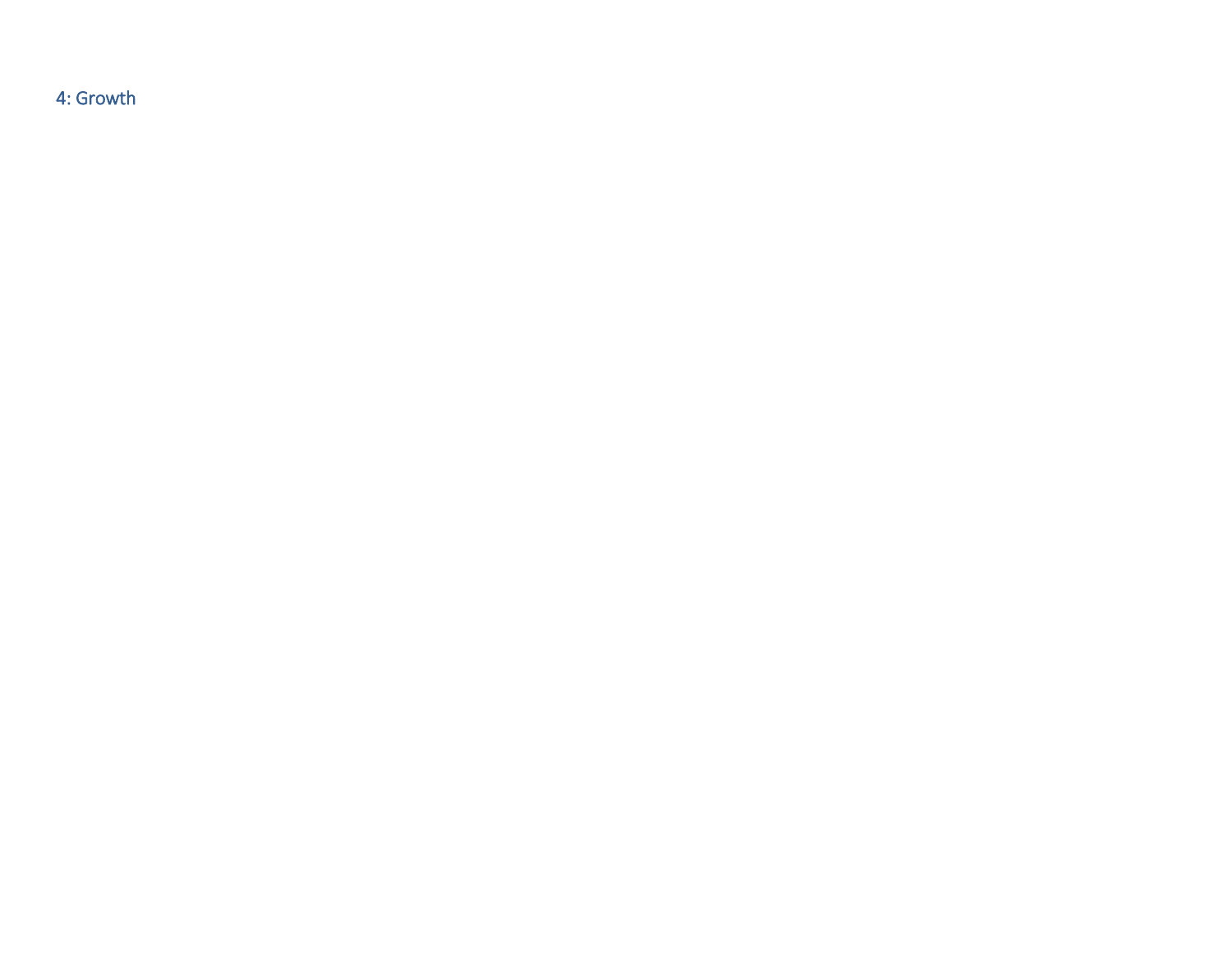| Math            | To increase the growth rate of students in math according to the following chart:<br>Spring 2018 | Spring         | Spring         | Fall                   | Spring         | Spring         |                   |
|-----------------|--------------------------------------------------------------------------------------------------|----------------|----------------|------------------------|----------------|----------------|-------------------|
|                 | Conditional<br>Growth<br>(percentile<br>achievement)                                             | 2019           | 2020           | 2020                   | 2021           | 2022           | Spring<br>2023    |
| $\mathbf K$     | 97 (95)                                                                                          | 87<br>(95)     | <b>NA</b>      | <b>NA</b>              | 50             |                |                   |
| 1 <sup>st</sup> | 99 (99)                                                                                          | 99<br>(98)     | <b>NA</b>      | 56<br>(87)             | 50             | 50             |                   |
| 2 <sub>nd</sub> | 94 (95)                                                                                          | 97<br>(95)     | <b>NA</b>      | $\overline{2}$<br>(82) | 30             | 50             | 50                |
| 3rd             |                                                                                                  | 23<br>(91)     | <b>NA</b>      | 22<br>(87)             | 30             | 40             | 50                |
| 4 <sup>th</sup> |                                                                                                  |                | <b>NA</b>      | $\mathbf{1}$<br>(75)   | 30             | 40             | 50                |
| 5 <sup>th</sup> |                                                                                                  |                |                | (81)                   | 50             | 50             | 50                |
|                 |                                                                                                  |                |                |                        |                |                |                   |
| Reading         | Spring 2018<br>Conditional<br>Growth<br>(percentile<br>achievement)                              | Spring<br>2019 | Spring<br>2020 | Fall<br>2020           | Spring<br>2021 | Spring<br>2022 | Spring<br>2023    |
| $\mathbf K$     | <b>NA</b>                                                                                        | <b>NA</b>      | <b>NA</b>      | <b>NA</b>              | 50             |                |                   |
| 1 <sup>st</sup> | <b>NA</b>                                                                                        | 55<br>(98)     | <b>NA</b>      | 43<br>(94)             | 50             | 50             |                   |
| 2 <sub>nd</sub> | 93 (97)                                                                                          | 98<br>(98)     | <b>NA</b>      | 26<br>(95)             | 30             | 50             | 50                |
| 3 <sup>rd</sup> |                                                                                                  | 6<br>(90)      | <b>NA</b>      | 64<br>(97)             | 50             | 40             | 50                |
| 4 <sup>th</sup> |                                                                                                  |                | NA.            | 18<br>(92)             | 30             | 50             | 50 <sup>°</sup>   |
| 5 <sup>th</sup> |                                                                                                  |                |                | 35<br>(91)             | 50             | 50             | 50                |
|                 | Objective                                                                                        |                |                | <b>Strategy</b>        |                |                | <b>Activities</b> |

Funding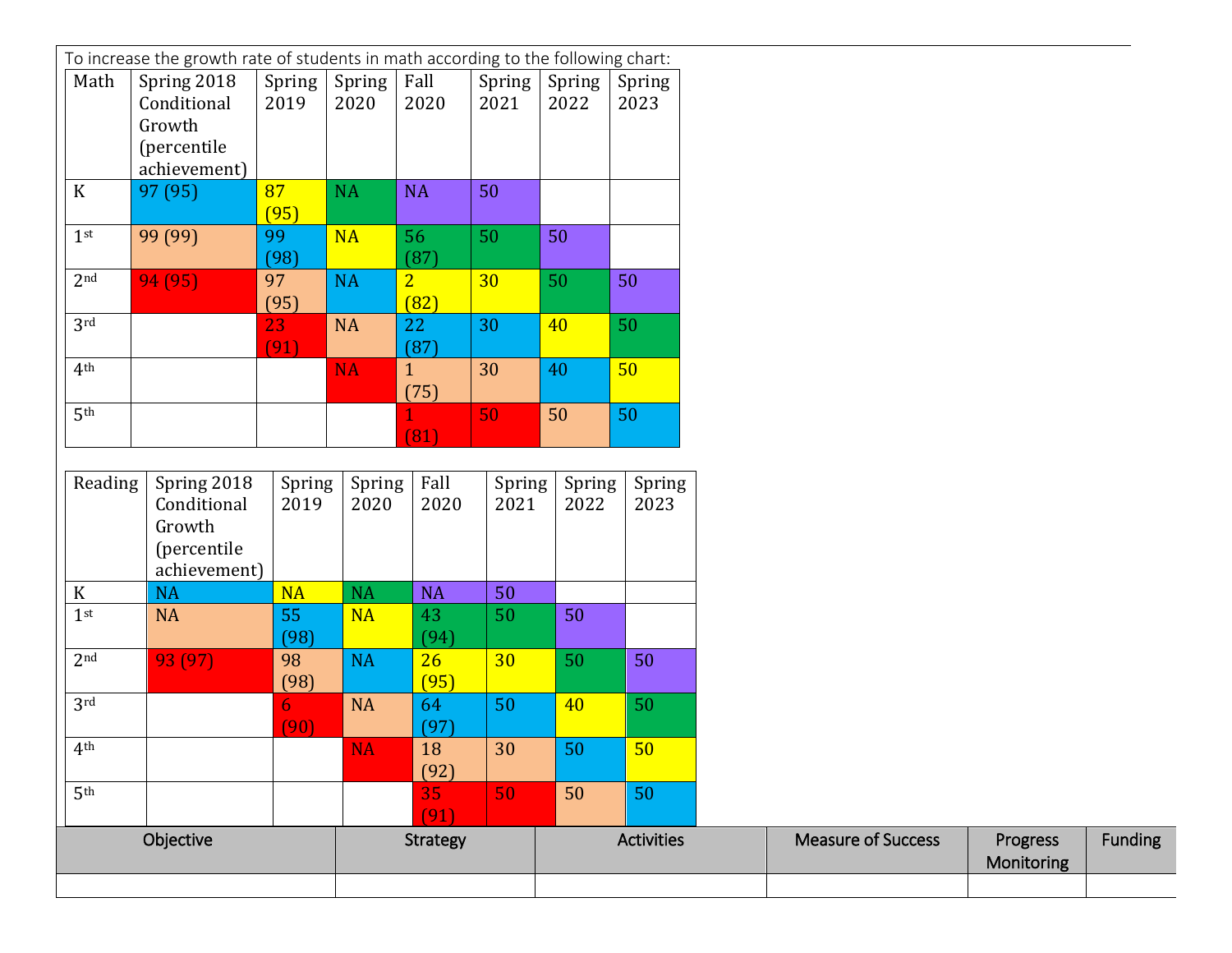| By spring 2021, increase growth in | KCWP 4: Review,<br>$\bullet$ | Analyze assessment data to   | Increase of students       | January and | No      |
|------------------------------------|------------------------------|------------------------------|----------------------------|-------------|---------|
| reading and math as scheduled by   | <b>Analyze and Apply</b>     | look for trends, concerns,   | experiencing high          | April TWD   | funding |
| map according to the charts        | Data                         | and celebrations             | growth on Map results.     |             | needed  |
| above.                             |                              | Utilize a protocol to create | PLC meeting notes          | PLC agenda  | No      |
|                                    |                              | modifications with core      | demonstrating changes      | notes and   | funding |
|                                    |                              | instruction and intervention | in instruction as a result | monitoring  | needed  |
|                                    |                              | strategies to meet student   | of data analysis           | by admin    |         |
|                                    |                              | needs.                       |                            | team        |         |
|                                    |                              |                              |                            |             |         |
|                                    |                              |                              |                            |             |         |
|                                    |                              |                              |                            |             |         |
|                                    |                              |                              |                            |             |         |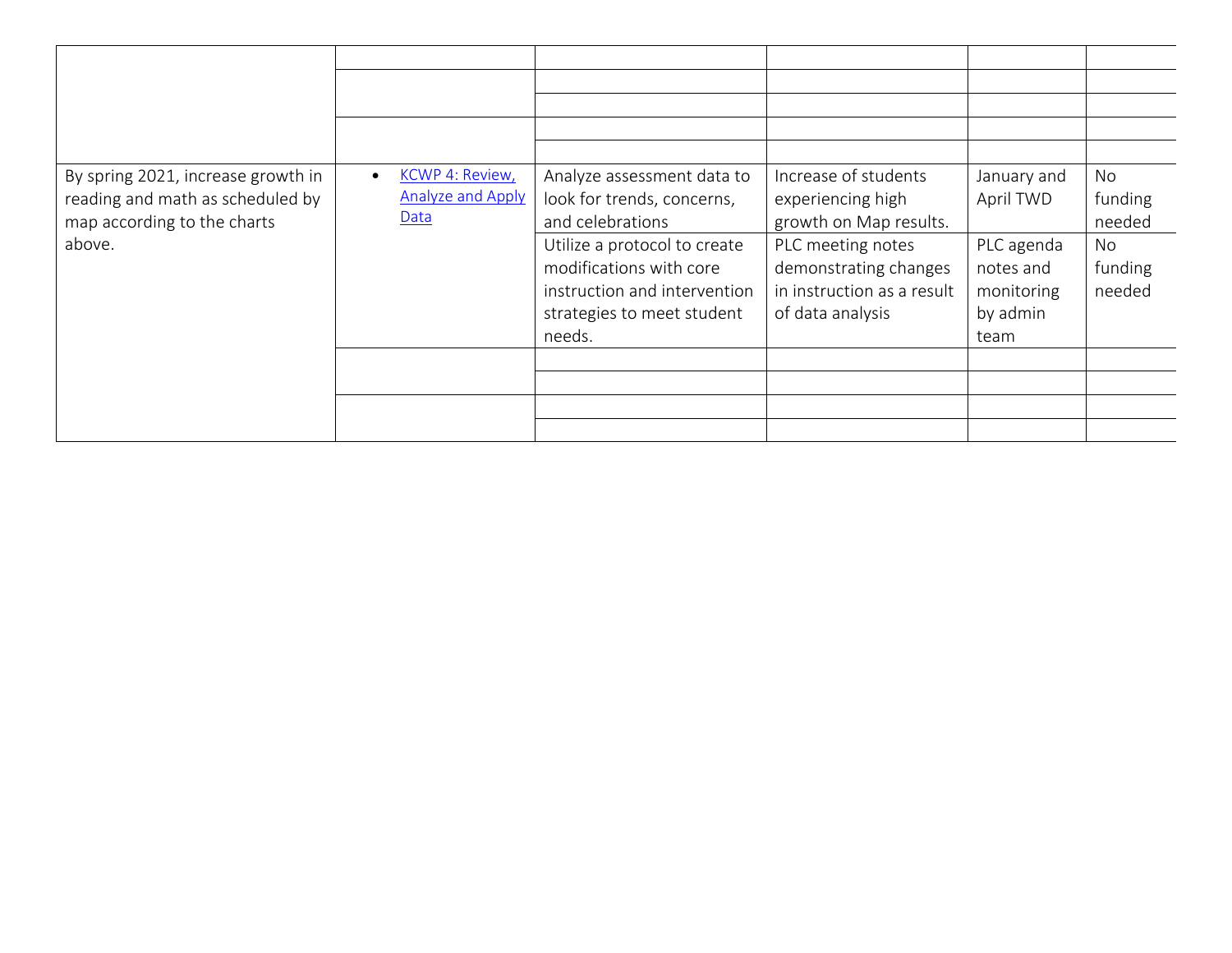## 5: Transition Readiness

| <b>NA</b> |  |  |  |  |
|-----------|--|--|--|--|
|           |  |  |  |  |
|           |  |  |  |  |
|           |  |  |  |  |
|           |  |  |  |  |
|           |  |  |  |  |
|           |  |  |  |  |
|           |  |  |  |  |
|           |  |  |  |  |
|           |  |  |  |  |
|           |  |  |  |  |
|           |  |  |  |  |
|           |  |  |  |  |
|           |  |  |  |  |
|           |  |  |  |  |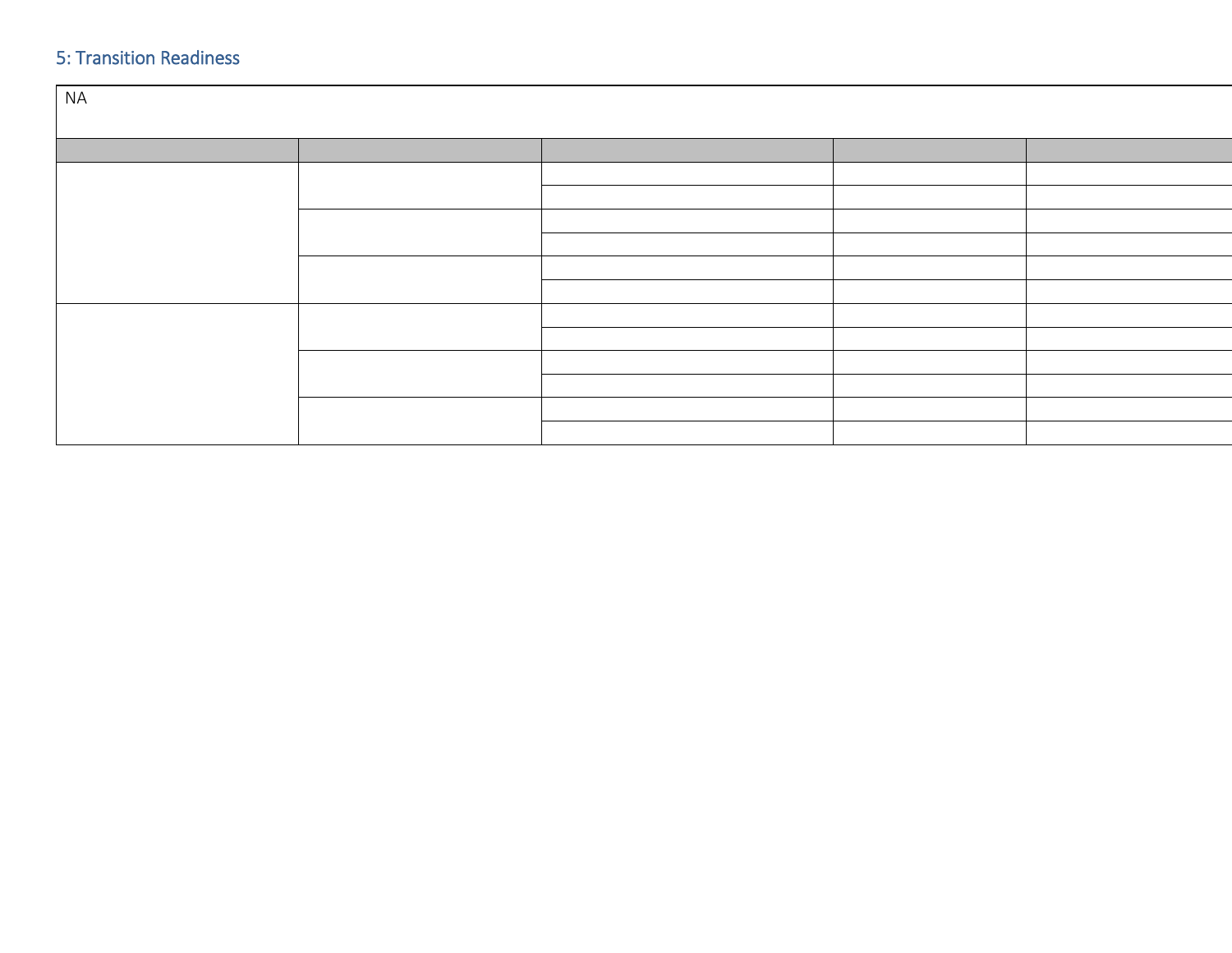### 6: Graduation Rate

| Goal 6 (State your graduation rate goal.): NA |          |                   |                    |                         |  |
|-----------------------------------------------|----------|-------------------|--------------------|-------------------------|--|
| Objective                                     | Strategy | <b>Activities</b> | Measure of Success | <b>Progress Monitor</b> |  |
| Objective 1                                   |          |                   |                    |                         |  |
|                                               |          |                   |                    |                         |  |
|                                               |          |                   |                    |                         |  |
|                                               |          |                   |                    |                         |  |
| Objective 2                                   |          |                   |                    |                         |  |
|                                               |          |                   |                    |                         |  |
|                                               |          |                   |                    |                         |  |
|                                               |          |                   |                    |                         |  |
|                                               |          |                   |                    |                         |  |
|                                               |          |                   |                    |                         |  |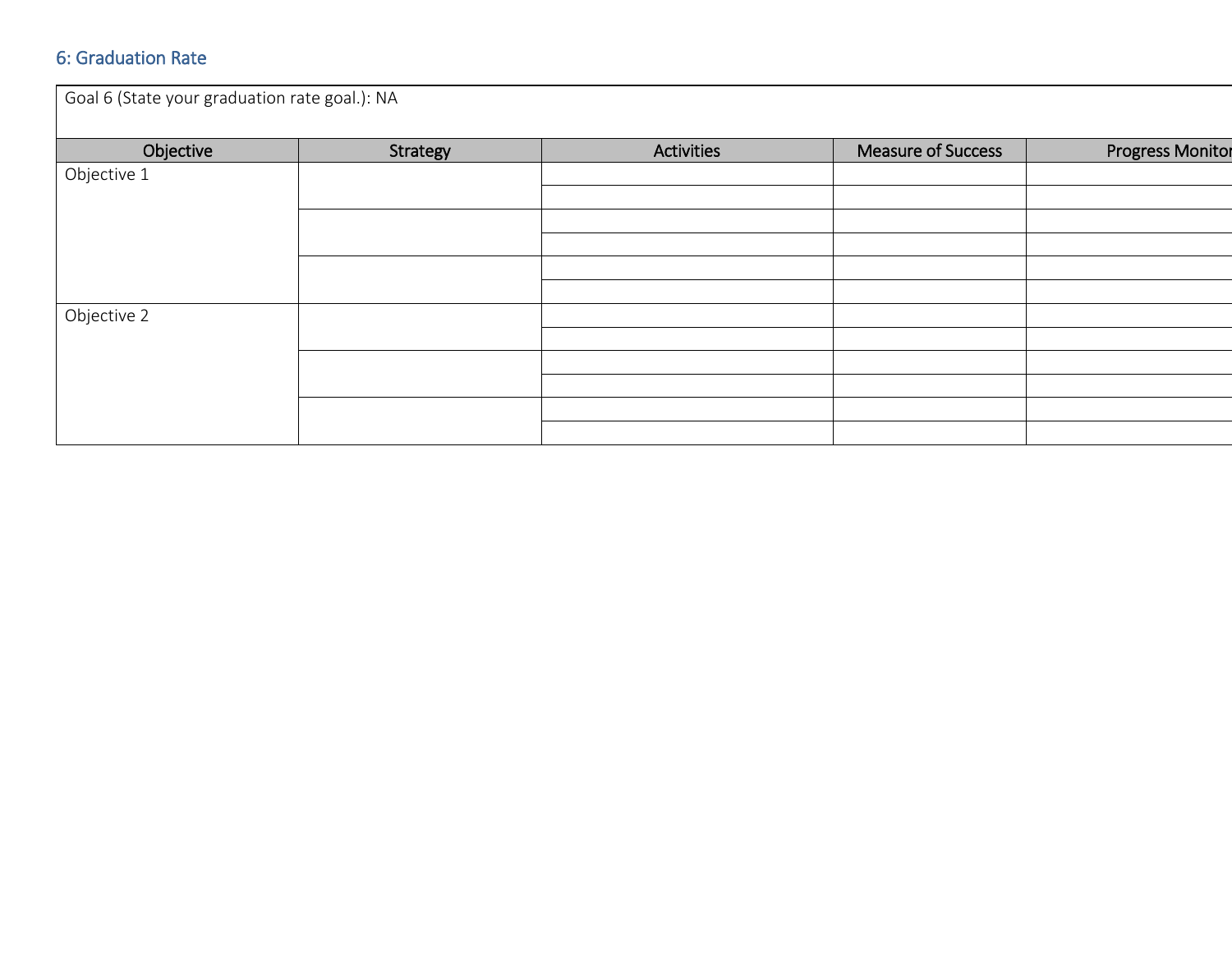# 7: Other (Optional)

| Goal 7 (State your separate goal.): |          |                   |                    |                         |  |
|-------------------------------------|----------|-------------------|--------------------|-------------------------|--|
| Objective                           | Strategy | <b>Activities</b> | Measure of Success | <b>Progress Monitor</b> |  |
| Objective 1                         |          |                   |                    |                         |  |
|                                     |          |                   |                    |                         |  |
|                                     |          |                   |                    |                         |  |
|                                     |          |                   |                    |                         |  |
|                                     |          |                   |                    |                         |  |
| Objective 2                         |          |                   |                    |                         |  |
|                                     |          |                   |                    |                         |  |
|                                     |          |                   |                    |                         |  |
|                                     |          |                   |                    |                         |  |
|                                     |          |                   |                    |                         |  |
|                                     |          |                   |                    |                         |  |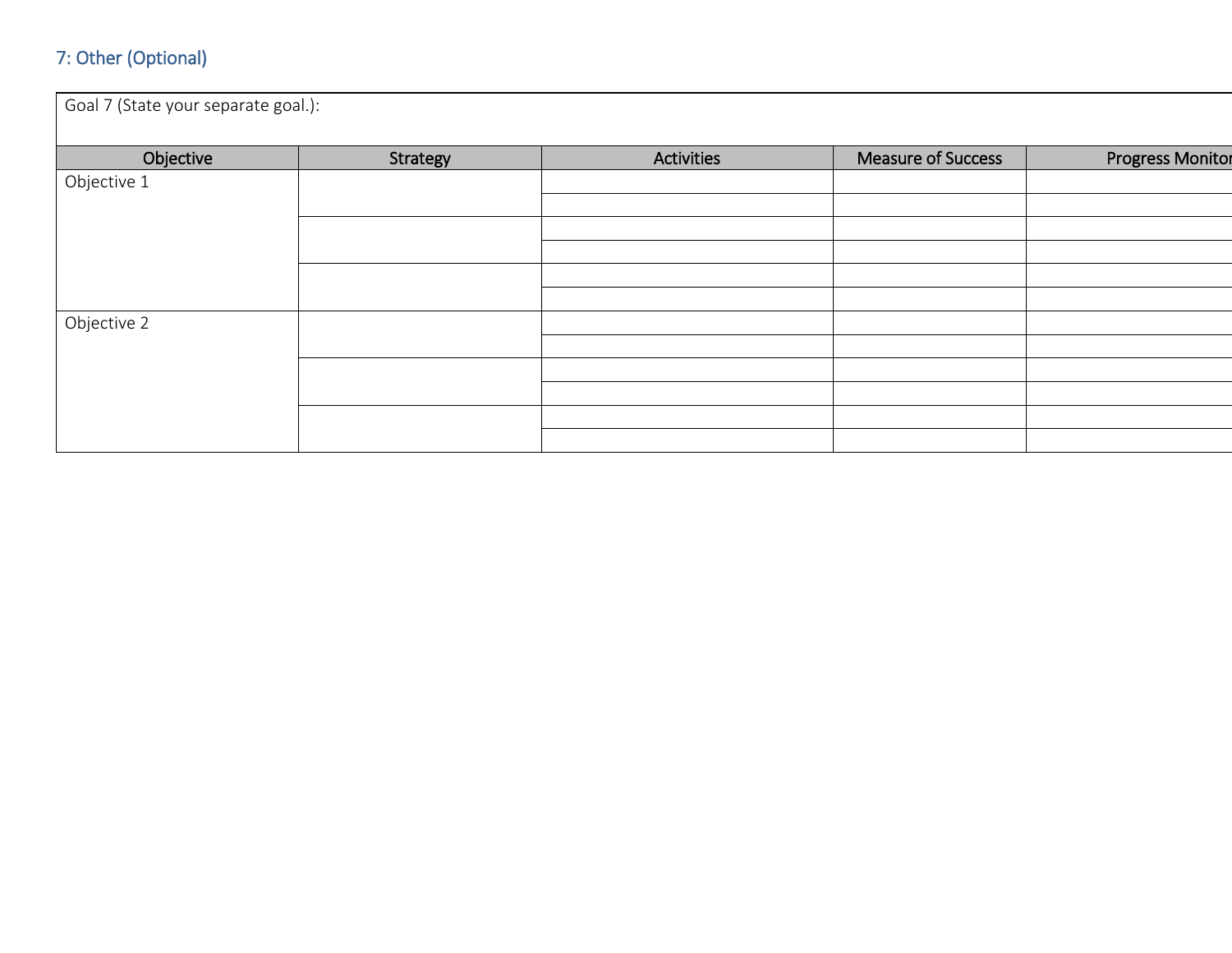## Special Considerations for Targeted Support and Improvement (TSI) Schools

TSI schools must embed their subgroup(s) plan for improvement within their CSIPs. TSI stakeholders, including the principal and other school leaders, teachers, and parents, should carefully consider what must be done to ensure the subgroup(s) perform(s) at high levels in the state accountability system. In addition to identifying strategies and activities within the CSIP that address the specific needs of underperforming groups, provide narrative information regarding the additional requirements for TSI schools in the following chart: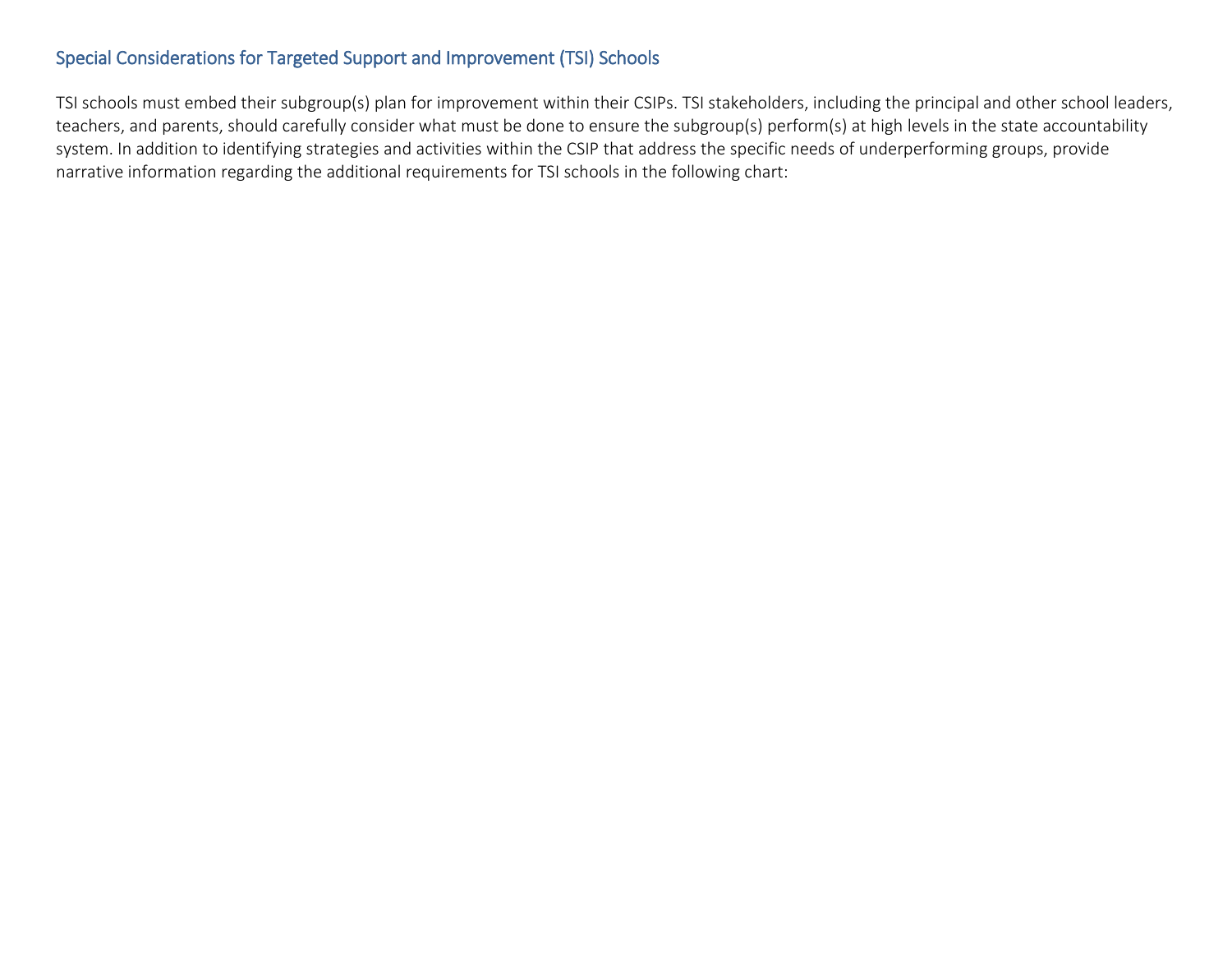## Components Of Turnaround Leadership Development And Support:

Consider: How will you ensure that school leadership has or develops the skills and disposition to achieve accelerated, meaningful, and sustainable increases in student achievement for underperforming subgroups? Response:

NA

# Identification Of Critical Resources Inequities:

Consider: Describe the process used to review the allocation and use of resources (people, time, and money), any resource inequities that were identified that may contribute to underperformance, and how identified resource inequities will be addressed. Response: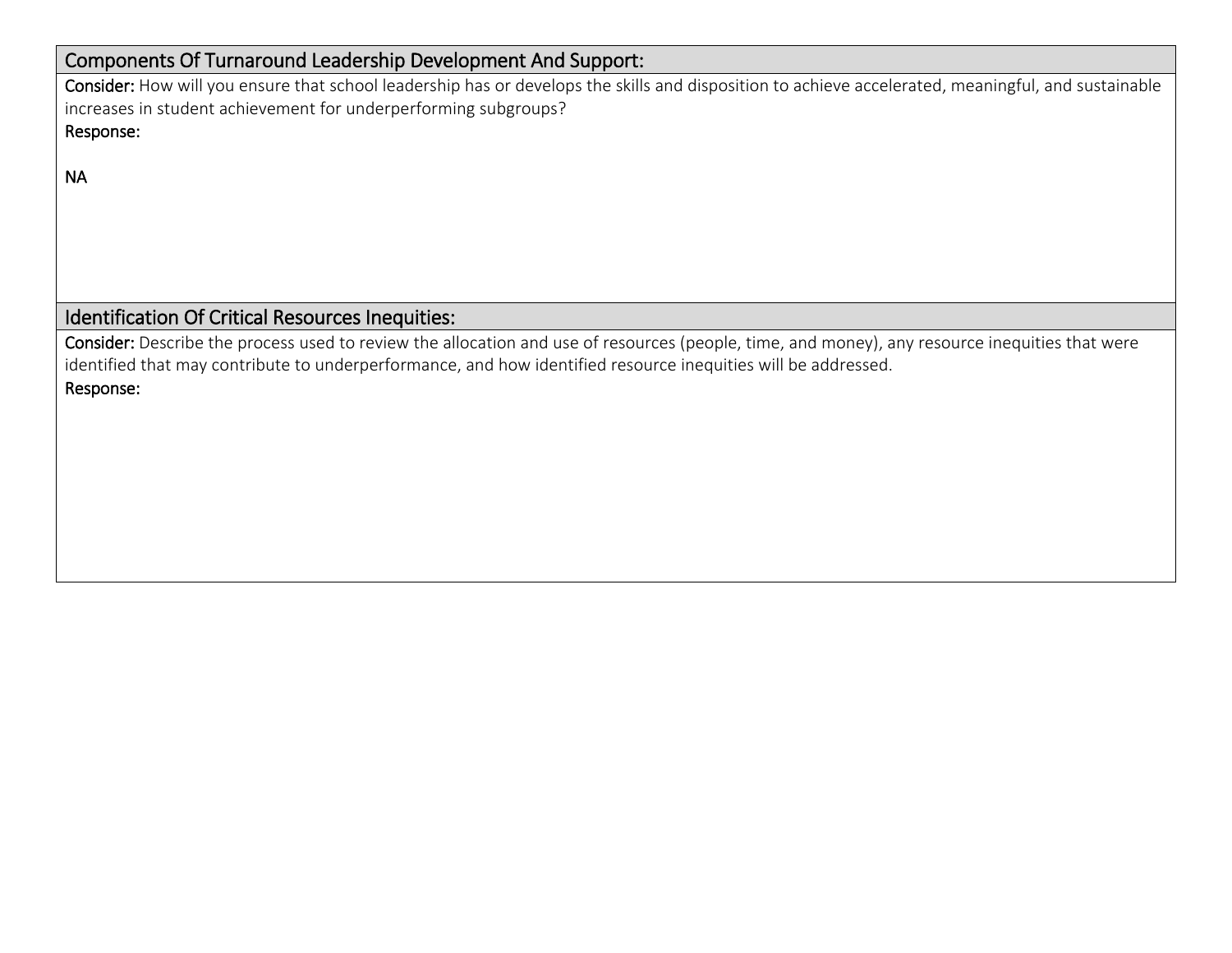### Targeted Subgroups and Evidence-Based Interventions:

Consider: Identify the areas of need revealed by the analysis of academic and non-academic data that will be addressed through CSIP activities for your targeted subgroup(s). What evidence-based practice(s) will the school incorporate that specifically targets the subgroup(s) achievement that contributed to the TSI identification? How will we monitor the evidence-based practice to ensure it is implemented with fidelity? Complete the table below to document the evidence that supports the Activities outlined in this plan. Additional rows may be added to accommodate additional pieces of evidence.

#### Response:

| <b>Evidence-based Activity</b>                             | <b>Evidence Citation</b>                                                                                                        | Uploaded<br>in eProve |
|------------------------------------------------------------|---------------------------------------------------------------------------------------------------------------------------------|-----------------------|
| Train staff to implement inductive<br>teaching strategies. | Hattie, J. (2009). Visible Learning: a synthesis of over 800 meta-analyses relating to<br>achievement. Routledge: New York, NY. | $\boxtimes$           |
|                                                            |                                                                                                                                 |                       |
|                                                            |                                                                                                                                 |                       |
|                                                            |                                                                                                                                 |                       |
|                                                            |                                                                                                                                 |                       |
|                                                            |                                                                                                                                 |                       |

## Additional Actions That Address The Causes Of Consistently Underperforming Subgroups Of Students

Consider: Describe the process used to review the learning culture related to your targeted subgroup(s) and any additional actions that were determined to address the causes of underperformance.

Response: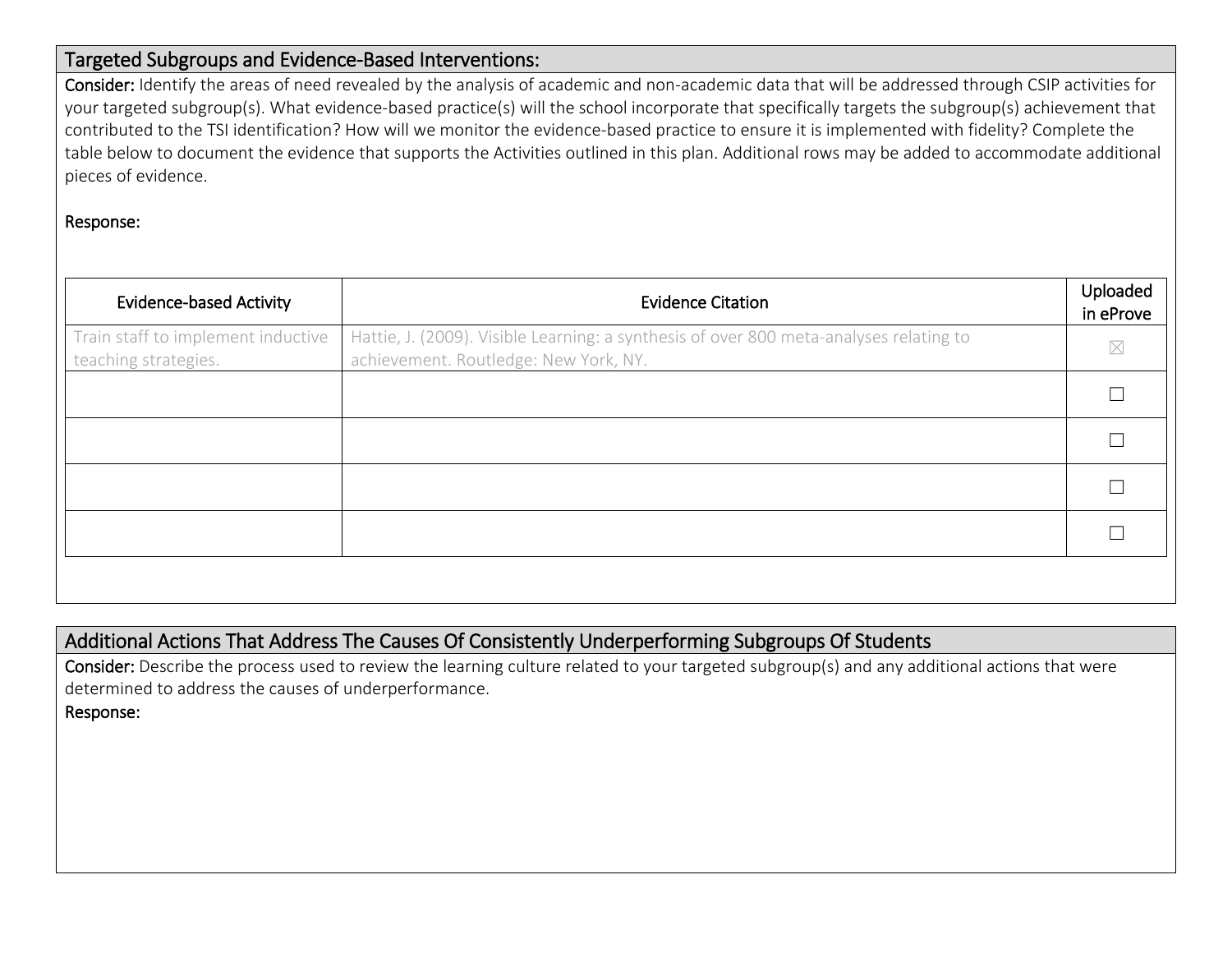### Special Considerations for Comprehensive Support and Improvement (CSI) Schools

Schools identified for Comprehensive Support and Improvement (CSI) must complete the CSIP process and meet all applicable deadlines while identified for Comprehensive Support and Improvement (CSI). Following the completion of the school audit, CSI schools must revise their CSIP to account for the improvement priorities identified by the audit team. The newly revised CSIP, referred to as a Turnaround Plan, must include the following items: (1) evidence-based interventions to be utilized to increase student performance and address the critical needs identified in the school audit, (2) a comprehensive list of persons and entities involved in the turnaround efforts and the specific roles each shall play in the school's turnaround process, and (3) a review of resource inequities, which shall include an analysis of school level budgeting to ensure resources are adequately channeled towards school improvement (703 KAR 5:280). Each of the three aforementioned requirements must be embedded throughout the CSIP document. Once the CSIP has been revised, the turnaround plan must be submitted to the LEA for approval before it is submitted to the Commissioner of Education for final approval.

#### Evidence-based Practices

The Every Student Succeeds Act (2015) created new expectations for evidence-based decision making at school and district levels. More specific information regarding evidence-based practices and requirements can be found on the Kentucky Department of Education's Evidence-based [Practices website.](https://education.ky.gov/school/evidence/Pages/default.aspx) While evidence documentation in the CSIP is only required for schools identified for Targeted Support and Improvement (TSI) and Comprehensive Support and Improvement (CSI), KDE encourages all school leaders to review evidence related to new programs, practices, or interventions being implemented in the school. In addition to documenting the evidence below, TSI and CSI schools are expected to upload a description of their evidence review process, the findings of their evidence review, and a discussion of the local implications into eProve. Specific directions regarding the documentation requirements can be found in the ["Documenting Evidence under](https://education.ky.gov/school/evidence/Documents/Documenting%20Evidence%20Under%20ESSA.pdf) ESSA" resource available on KDE's [Evidence-based Practices website.](https://education.ky.gov/school/evidence/Pages/default.aspx)

Complete the table below to document the evidence that supports the Activities outlined in this plan. Additional rows may be added to accommodate additional pieces of evidence.

| <b>Evidence-based Activity</b>                             | <b>Evidence Citation</b>                                                                                                        | Uploaded<br>in eProve |
|------------------------------------------------------------|---------------------------------------------------------------------------------------------------------------------------------|-----------------------|
| Train staff to implement inductive<br>teaching strategies. | Hattie, J. (2009). Visible Learning: a synthesis of over 800 meta-analyses relating to<br>achievement. Routledge: New York, NY. | $\bowtie$             |
|                                                            |                                                                                                                                 |                       |
|                                                            |                                                                                                                                 |                       |
|                                                            |                                                                                                                                 |                       |